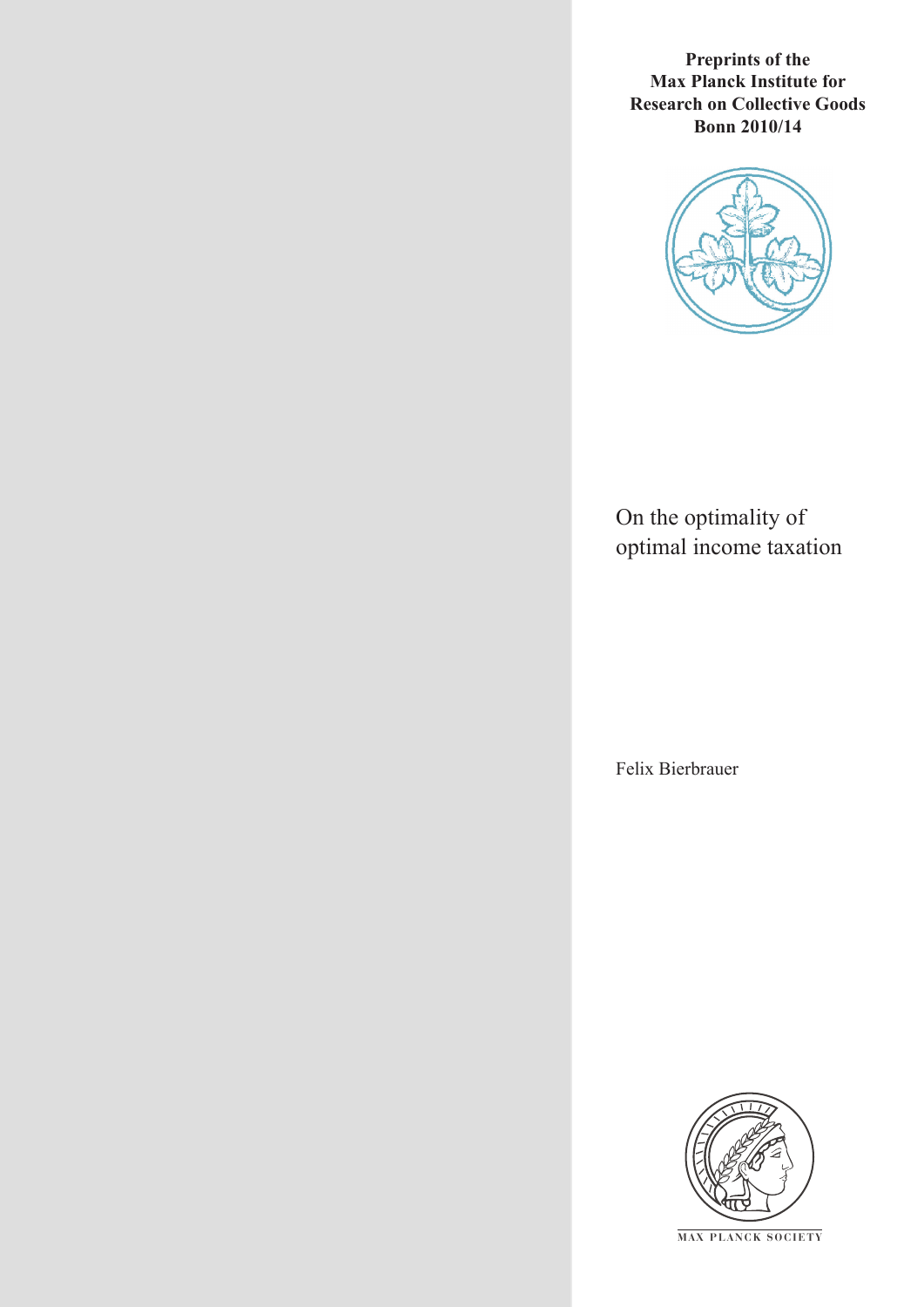

# **On the optimality of optimal income taxation**

Felix Bierbrauer

May 2010

Max Planck Institute for Research on Collective Goods, Kurt-Schumacher-Str. 10, D-53113 Bonn http://www.coll.mpg.de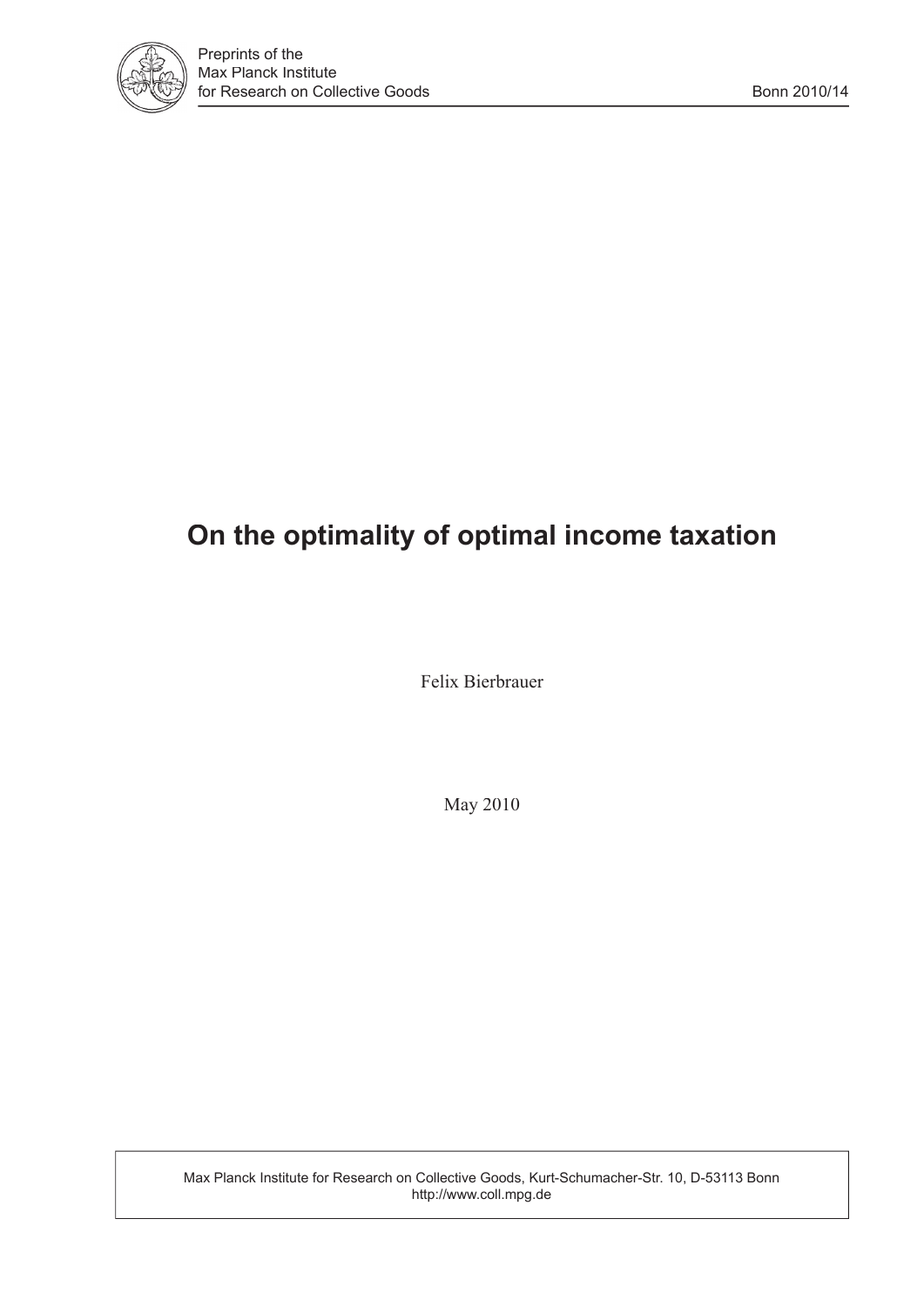## On the optimality of optimal income taxation<sup>∗</sup>

Felix J. Bierbrauer† Max Planck Institute, Bonn

April 29, 2010

#### Abstract

The Mirrleesian model of income taxation restricts attention to simple allocation mechanism with no strategic interdependence, i.e., the optimal labor supply of any one individual does not depend on the labor supply of others. It has been argued by Piketty (1993) that this restriction is substantial because more sophisticated mechanisms can reach first-best allocations that are out of reach with simple mechanisms. In this paper, we assess the validity of Piketty's critique in an independent private values model. As a main result, we show that the optimal sophisticated mechanism is a simple mechanism, or, equivalently, a Mirrleesian income tax system.

Keywords: Optimal Income Taxation, Mechanism Design

JEL: D82, D86, H21

<sup>∗</sup> I am indebted to Martin Hellwig for numerous discussions about the relationship between the theory of taxation and the theory of mechanism design. I am also grateful for conversations with Alia Gizatulina, Mike Golosov and Hans Peter Grüner.

<sup>†</sup>Max Planck Institute for Research on Collective Goods, Kurt-Schumacher-Str. 10, 53113 Bonn, Germany. Email: bierbrauer@coll.mpg.de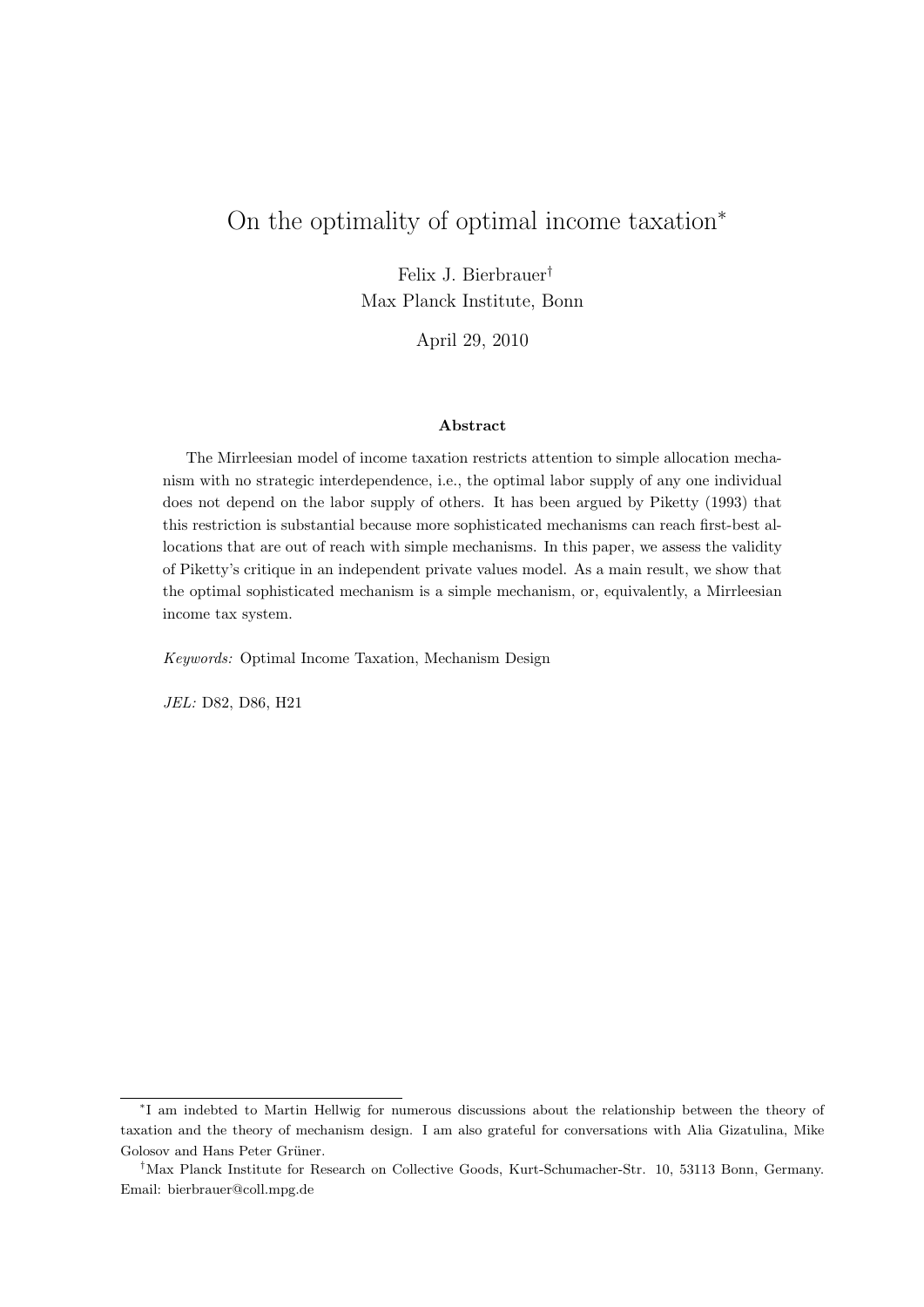## 1 Introduction

We study a model with  $n$  individuals who produce output and consume a private good. As in the Mirrleesian model of optimal income taxation, these individuals differ in their productive abilities and it is desirable that more able individuals produce more output, while marginal utilities of consumption should be equalized. Moreover, individuals are privately informed about their productive abilities. We seek to characterize the optimal mechanism which specifies, for each individual, an output requirement and a consumption level both as a function of the individual's type and the types of all other individuals. Our main result provides conditions so that (i) the optimal mechanism is a simple mechanism in the sense that the outcome for any one individual depends only on the characteristics of that individual, irrespectively of what the characteristics of other individuals are, and (ii) the optimal mechanism is equivalent to an optimal Mirrleesian income tax.

Our main assumption is that the productive abilities of different individuals are independent and identically distributed random variables. Also, our mechanism design approach is based on a condition of budget balance in expectation, i.e., it is required that the expected level of output per capita is not less than the expected level of consumption per capita. With a given finite number of individuals, the Mirrleesian income tax may therefore violate the public sector budget constraint, provided that budget balance holds on average. However, we show that, as the number of individuals grows without limit, the law of large numbers implies that the probability of a budget surplus or deficit converges to zero.

Thus, the main conclusion of our analysis is that, in a large economy, there is no mechanism which outperforms the Mirrleesian income tax. The result extends to a small economy if budget balance is required on average, but not if budget balance is required for all states that occur with positive probability.

This result is of interest because the existing literature is unclear with respect to the interpretation of the Mirrleesian income tax model from a mechanism design perspective. In particular, there have been interpretations based on a model with a finite number of individuals, and interpretations based on a model with a continuum of individuals, which give rise to very different conclusions.

More specifically, for a continuum economy, it has been shown by Hammond (1979) and Guesnerie (1995) that the Mirrleesian income tax problem is equivalent to a model of optimal mechanism design. For a model with a finite number of individuals, it has been shown by Dierker and Haller (1990) that the Mirrleesian problem is equivalent to a model of mechanism design in which attention is restricted to simple mechanisms. For this model, Piketty (1993) has shown that the focus on simple mechanisms involves a substantial loss of generality. First-best welfare optima, including the utilitarian one, can be reached with mechanisms that exploit the option to make the outcome for an individual i dependent on the behavior of some other individual  $j$ . These outcomes are out of reach with simple mechanisms, or, equivalently, with income tax schedules.<sup>1</sup>

<sup>&</sup>lt;sup>1</sup>Hamilton and Slutsky (2007) extend Piketty's result. They show that his results remain valid if budget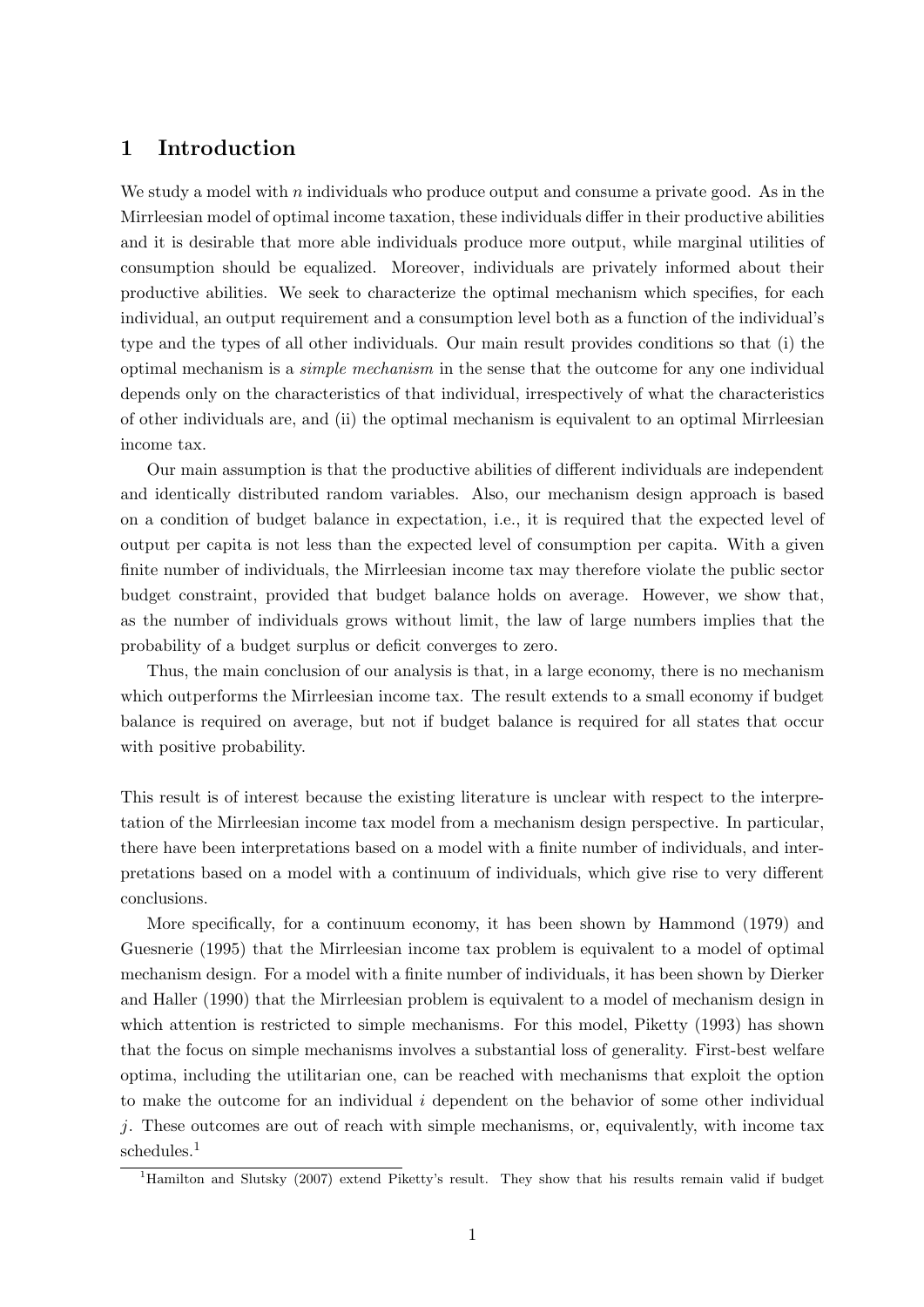Piketty's work challenges the approach by Hammond (1979) and Guesnerie (1995). Most economists view an analysis with a continuum of individuals as useful only to the extent that it provides an approximation of the outcomes that would be obtained with a large finite economy. If the results for a finite economy (first-best is possible) are fundamentally different from the results for a continuum economy (first-best is out of reach), this casts doubt on the plausibility of a model with a continuum of individuals.

The Mirrleesian income tax problem is appealing to many researchers because – in contrast to Ramsey models of taxation which are theoretically interesting only if lump sum taxes are assumed unavailable – it limits the role of a priori assumptions on admissible policies. Now, what are the a priori assumptions in the Mirrleesian model? According to Dierker and Haller (1990) attention is restricted to simple mechanism. Piketty's result then leads us to the conclusion that the Mirrleesian policy problem is somewhat contrived because without this restriction we could reach first-best. The Mirrleesian approach to optimal taxation is therefore subject to the same criticism as Ramsey models of taxation: The policy problem is interesting only because of ad hoc restrictions on the set of available policy instruments.

The present paper introduces an alternative model of a finite economy. With this model, the problems above do not arise. In particular, the optimal mechanism in the finite economy is shown to be a simple mechanism which is equivalent to an optimal income tax. This result does not depend on the number of individuals. The only difference between an economy with a finite number of n individuals, and the limit outcome that is obtained as  $n \to \infty$  is that, due to the law of large numbers, in the "limit economy" budget balance holds in a strict, ex post sense, whereas in the finite economy budget balance holds only in a weak, ex ante sense. This observation also implies that a model based on a large, but finite number of individuals gives approximately the same results as a model with a continuum of individuals, and therefore provides a justification for the latter approach.<sup>2</sup>

The crucial difference between our model and the one by Dierker and Haller (1990) and Piketty (1993) is as follows: Dierker and Haller (1990) and Piketty (1993) consider a finite economy in which the cross-section distribution of productive abilities is predetermined and commonly known. For instance, in an economy with two individuals, one individual is known to be high-skilled and one individual is known to be low-skilled. It is, however, unknown whether person 1 or person 2 is the high-skilled person. In particular, this implies that if the mechanism designer has learned person 1's type, she automatically knows person 2's type. More generally, any one individual is informationally small in the sense that access to the privately held information of  $n-1$  individuals reveals the last individual's privately held information.

In our model, by contrast, individual skill-levels are drawn independently. Knowing the type of person 1 therefore does not contain information about the type of person 2. Likewise, observing the types of  $n - 1$  individuals reveals nothing about the type of the last individual.

balance is also required out-of-equilibrium.

<sup>&</sup>lt;sup>2</sup>A recent literature uses models of mechanism design with a continuum of individuals in order to characterize optimal insurance contracts or tax systems; see, for example, Golosov et al. (2003), Kocherlakota (2005), Bassetto and Phelan (2008), or Kocherlakota and Phelan (2009).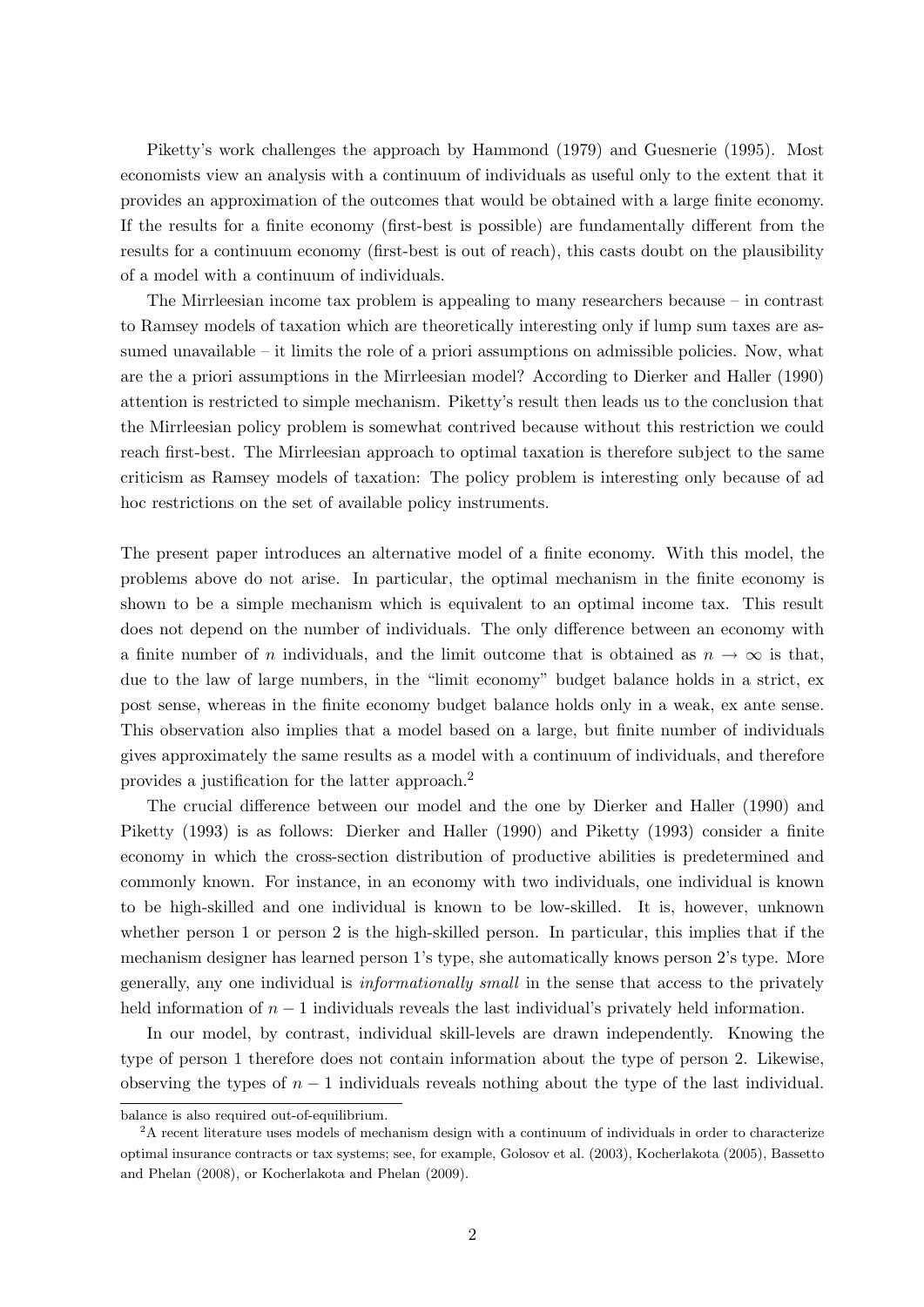As a consequence, the cross-section distribution of types is itself a random quantity. In a model with two individuals it could well be the case that both of them turn out to be high-skilled or that both of them turn out to be low-skilled. However, we show that, as the number of individuals becomes larger, by the law of large numbers, the cross-section distribution of types converges to the probability distribution from which types are drawn. For instance, if each individual is high-skilled and low-skilled with equal probability, then, in a large finite economy, the population share of high-skilled individuals equals  $\frac{1}{2}$ , almost surely.

The fact that our information structure is different from Piketty's does not yet imply that the restriction to simple mechanisms is without loss of generality. In fact, the optimality of simple mechanisms requires an additional assumption on the risk attitudes of individuals. The logic is as follows. With non-simple mechanisms, we can make the outcome for some individual  $i$  dependent on the types of all other individuals. From individual  $i$ 's perspective, the types of other individuals are random. The question, then, is whether an optimal mechanism should provide full insurance of individual i against the randomness in the types of other individuals. Under an assumption of decreasing risk aversion, we show that the answer to this question is "yes". This is the key step in our proof that simple mechanisms are optimal.

The desirability of "full insurance against the risk in other individuals' types" can be explained as follows. When dealing with individual  $i$ , the mechanism faces an equity-efficiency trade-off. The equity concern implies that she would like i's consumption to be independent of  $i$ 's type. The efficiency concern implies that i should work more if he is more productive. A necessary condition for the desirability of non-simple mechanisms is that this trade-off becomes, from the mechanism designer's perspective, more favorable – in the sense that additional consumption of low-skilled types could be obtained at a lower welfare  $\cos t - i f$  individual i is exposed to randomness. The trade-off would become more favorable if such randomness created slack in the incentive constraints of the very productive types of individual  $i$  so as to create room for additional consumption of the less productive types of individual  $i$ . However, with decreasing risk aversion, such randomness introduces additional slack only in the incentive constraints of the less productive types, if anything. Given that these constraints are not binding anyway, nothing is gained by having outcomes for any one individual being dependent on the outcomes of other individuals.

Our proof of these statements builds on a proof of Hellwig (2007b) who studies the desirability of randomized income taxation, or in the parlance of this paper, of stochastic simple mechanism. For the proof of our main result, we show that the arguments which imply that stochastic simple mechanisms cannot outperform deterministic simple mechanisms also imply that non-simple mechanism cannot outperform simple mechanisms.

The remainder is organized as follows. The next section describes the environment. Section 3 defines the Mirrleesian income tax problem. In Section 4, we review Piketty's critique of the Mirrleesian model. Our main result is in Section 5. The last section contains concluding remarks. All proofs are in the Appendix.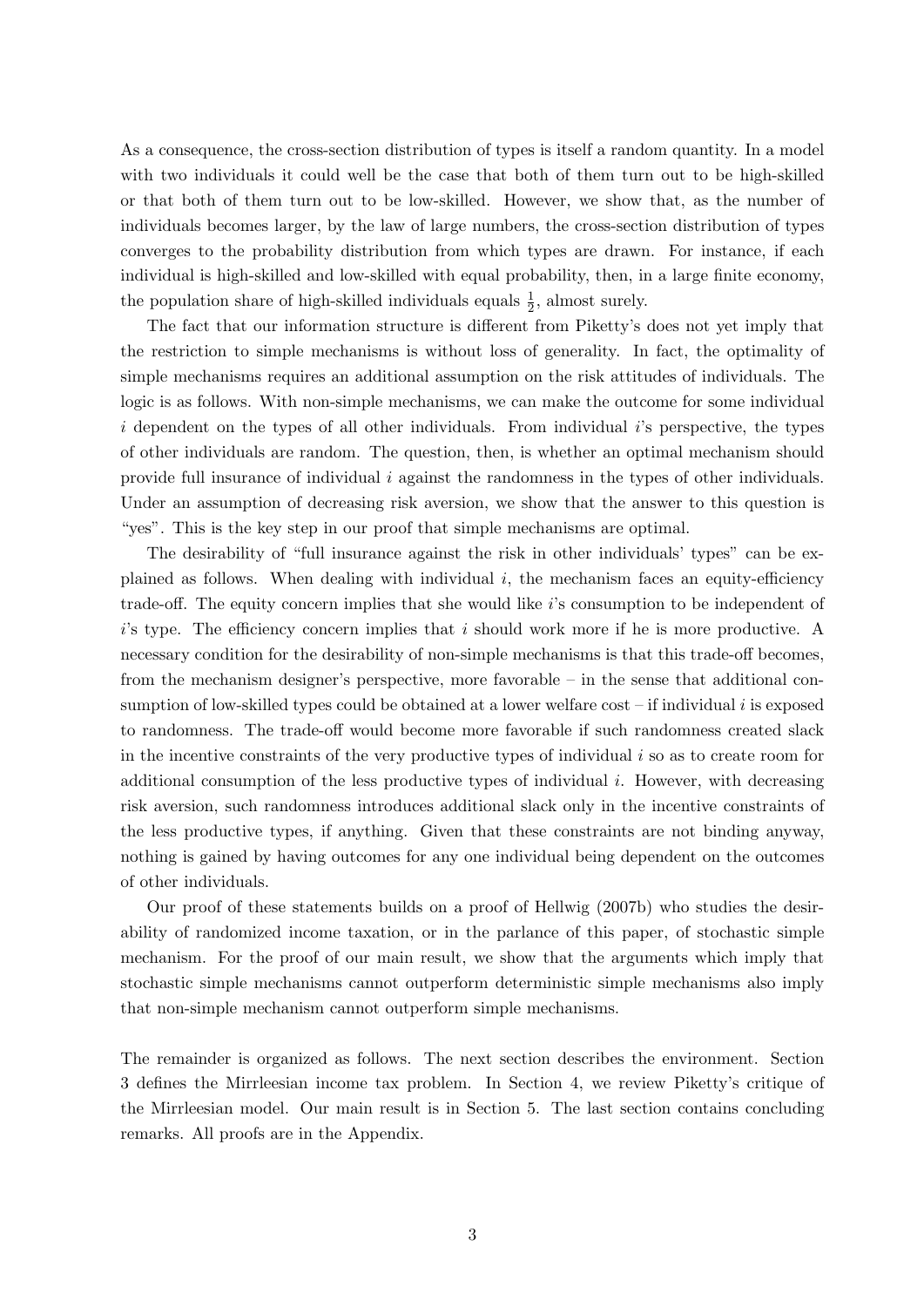## 2 The environment

There is a finite set of individuals, denoted by  $I = \{1, \ldots, n\}$ . Individual i has a utility function

$$
U_i = U(c_i, y_i, w_i) ,
$$

where  $c_i$  is i's consumption of a private good, or after-tax income,  $y_i$  is the contribution to the economy's output, or pre-tax-income, and  $w_i$  is a productivity parameter, which is private information of individual i. We assume throughout that  $U$  is twice continuously differentiable, and that the partial derivatives satisfy  $U_c > 0$ , and  $U_y < 0$ . We also assume that U is strictly quasiconcave in  $c_i$  and  $y_i$ .

For each individual i, the productivity parameter  $w_i$  belongs to a finite ordered set of possible productivity parameters  $W = \{w^1, w^2, \ldots, w^m\}$ . A higher productivity parameter is associated with a lower disutility from productive effort; i.e., we assume that the single crossing condition is satisfied: For every point  $(c, y) \in \mathbb{R}^2_+$ , and every pair  $(w, w') \in W^2$  with  $w' > w$ ,

$$
-\frac{U_y(c, y, w)}{U_c(c, y, w)} > -\frac{U_y(c, y, w')}{U_c(c, y, w')}.
$$

Finally, we assume that, under a first-best allocation, each individual's productive effort is positive. More formally, given  $k \in \{1, \ldots, m\}$ , let

 $(c^{kf}(v), y^{kf}(v))$  :=  $\operatorname{argmin}_{(c,y)\in\mathbb{R}^2_+}$   $c-y$  s.t.  $U(c, y, w^k) = v$ . Then,  $y^{kf}(v) > 0$ .

## 3 The Mirrleesian model of optimal income taxation

We introduce the Mirrleesian model of optimal income taxation as a benchmark which facilitates the interpretation of the results from the mechanism design analysis below. The Mirrleesian model is as follows: individuals choose how much to work and thereby face an income tax schedule  $T : \mathbb{R}_+ \to \mathbb{R}$  that relates their pre-tax-income to their after-tax-income; i.e., they solve the following utility maximization problem,

max<sub>c,y</sub>  $U(c, y, w_i)$  s.t.  $c \leq y - T(y)$ .

We denote by  $(C^*(w^i | T), Y^*(w^i | T))$  the pair which solves this utility maximization problem. An income tax  $T$  is said to be feasible if aggregate tax revenues are non-negative,

$$
\sum_{k=1}^{m} f^{k} T(Y^{*}(w^{k} | T)) \geq r ,
$$

where  $f = (f^1, \ldots, f^m)$  is a probability distribution with support W, and r is an exogenous revenue requirement.

At this stage, two different interpretations of the public sector budget constraint, and of the probability distribution f are possible. One interpretation is that  $f^k$  equals the population share of individuals with skill level  $w^k$ . An alternative interpretation is that  $f^k$  is the probability that any one individual has a skill level of  $w<sup>k</sup>$ . The latter interpretation gives rise to a weaker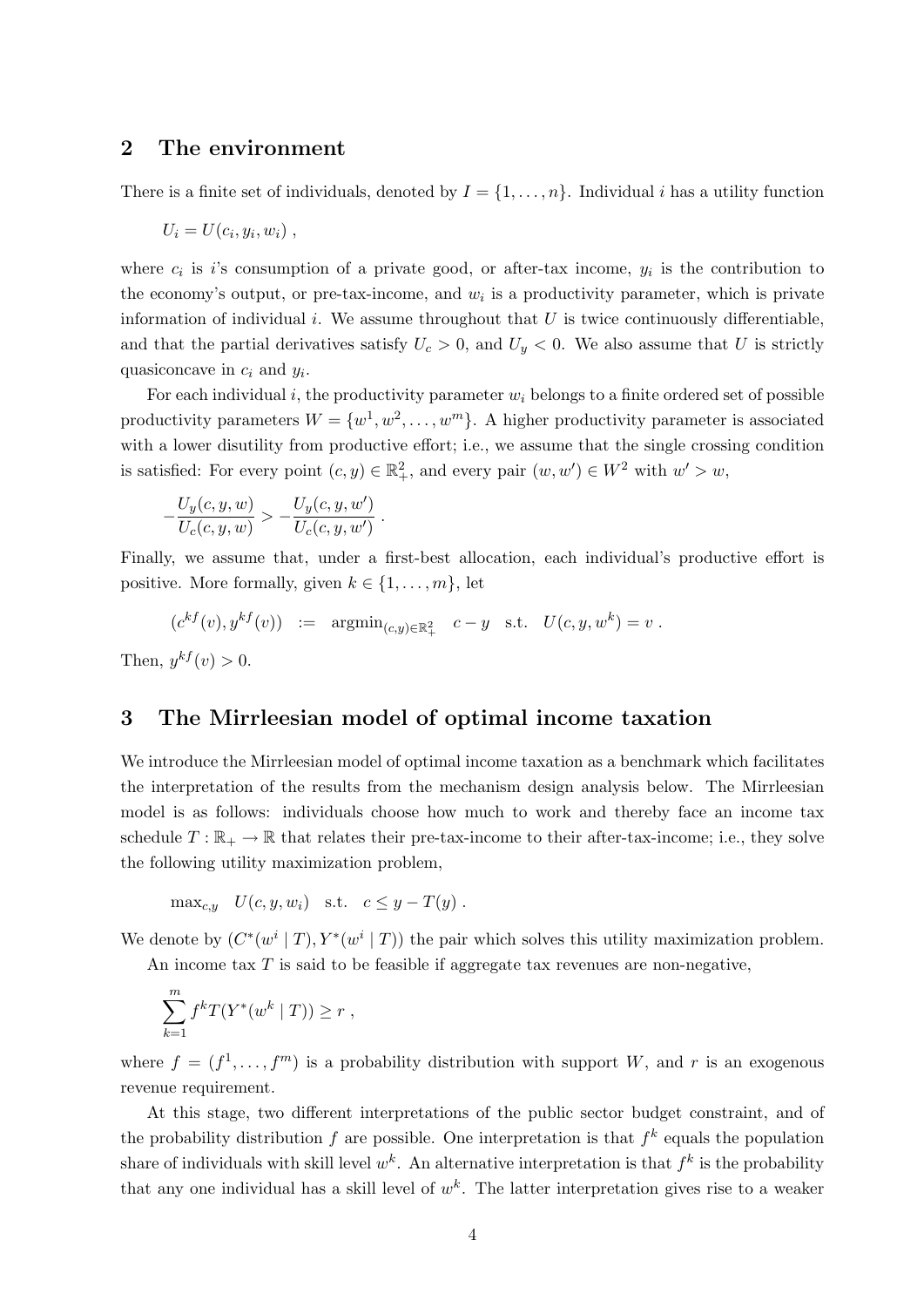interpretation of the budget balance condition, namely as the requirement that expected tax revenues must be sufficient to finance the resource requirement. We will argue later that, with a large number of individuals, both interpretations are essentially equivalent.

The Mirrleesian income tax problem can now be stated as follows: choose  $(C^k, Y^k)_{k=1}^m$  in order to maximize a utilitarian social welfare function

$$
S = \sum_{k=1}^{m} f^k U(C^k, Y^k, w^k)
$$

subject to the constraints that there is a function  $T$  so that, for every  $k$ ,

$$
(C^k, Y^k) = (C^*(w^k | T), Y^*(w^k | T)), \qquad (1)
$$

and

$$
\sum_{k=1}^{m} f^{k}(Y^{k} - C^{k}) \ge r . \tag{2}
$$

The taxation principle<sup>3</sup> implies that the constraints in  $(1)$  can be written in a way that no longer involves an explicit reference to a tax schedule T. According to this result,  $(C^k, Y^k)_{k=1}^m$  satisfies  $(1)$ , for some income tax schedule T, if and only if it satisfies the following *Mirrleesian incentive* compatibility constraints: For every pair  $k, l$ ,

$$
U(C^k, Y^k, w^k) \ge U(C^l, Y^l, w^k). \tag{3}
$$

#### Assumption 1 (Non-decreasing marginal costs of public funds)

Let  $S^*(r)$  be the level of welfare that is induced by a solution to the Mirrleesian income tax problem. We assume that, for all r,  $S^{*}$ <sup>"</sup> $(r) \leq 0$ .

A marginal increase of the revenue requirement  $r$  in the government budget constraint yields a welfare loss with absolute value equal to  $-S^{*'}(r)$ . Assumption 1, which will be important for the proof of our main result, says that this welfare loss is a non-decreasing function of  $r^4$ .

## 4 Piketty's critique of the Mirrleesian model

In the following, we will briefly review the critique of the Mirrleesian income tax model that is due to Piketty (1993). Piketty's work is based on the interpretation of the probability distribution f as a commonly known cross-section distribution of productive abilities.

To illustrate his approach we focus on a simple setup with two individuals,  $I = \{1, 2\}$ , two possible skill levels  $W = \{w^1, w^2\}$  and a given cross-section distribution of productivity parameters  $f = \left(\frac{1}{2}\right)$  $\frac{1}{2}, \frac{1}{2}$  $\frac{1}{2}$ ). Note that the information structure is such that, from an outsider's perspective, one individual is known to be high-skilled and one individual is known to be lowskilled. However, the outsider does not know whether individual 1 or individual 2 is the highskilled individual.

 $3$ See Hammond (1979) or Guesnerie (1995) for a proof.

<sup>4</sup>Assumption 1 could be traced back to assumptions about the primitives of the model, in particular of the utility function  $U$ ; see Bierbrauer and Boyer (2010) for an example. Here, this would lead us astray.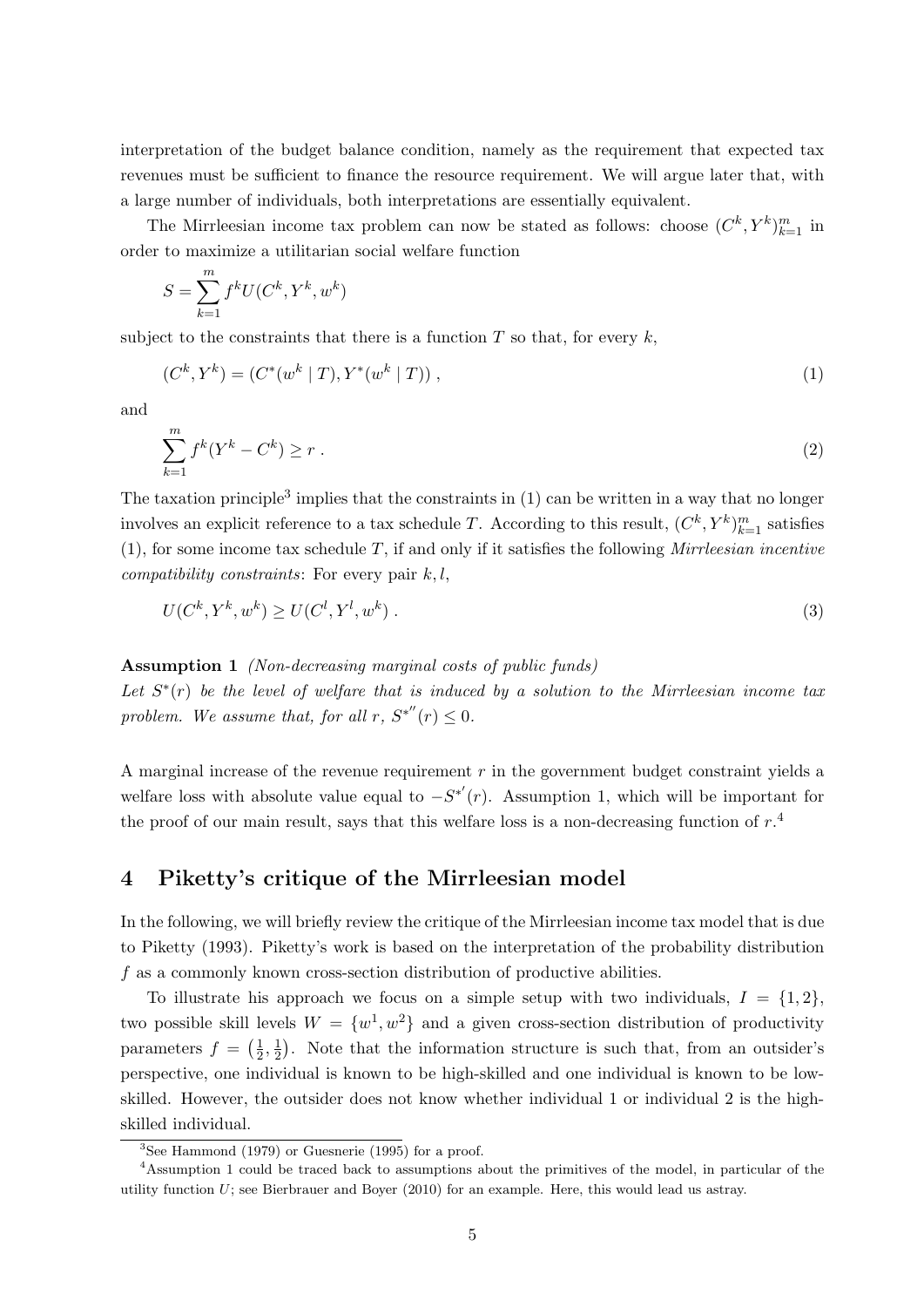For simplicity, we assume that individuals have a separable utility function  $U(c, y, w) =$  $u(c) - v\left(\frac{y}{y}\right)$  $\frac{y}{w}$ , where u is increasing and concave function and v is increasing and convex. Under these assumptions, the first-best utilitarian allocation consists of an consumption-output combination for the low-skilled individual,  $A^{1*} = (C^{1*}, Y^{1*})$ , and one for the high-skilled individual  $A^{2*} := (C^{2*}, Y^{2*})$  which satisfies the following properties: (i) marginal utilities of consumption are equalized, implying that  $C^{1*} = C^{2*} =: C^*$ , and (ii) for each individual, the marginal utility of consumption equals the marginal disutility of effort so that  $u'(C^*) = \frac{1}{w^1}v'\left(\frac{Y^{1*}}{w^1}\right)$  $\left(\frac{Y^{1*}}{w^1}\right) = \frac{1}{w^2}v'\left(\frac{Y^{2*}}{w^2}\right)$  $\left(\frac{Y^{2*}}{w^2}\right).$ In particular, this implies that the high-skilled individual generates more output than the lowskilled individual:  $Y^{2*} > Y^{1*}$ .

Piketty's critique of the Mirrleesian optimal income tax problem is the following: this firstbest allocation is not *Mirrleesian incentive compatible*.<sup>5</sup> However, it can be reached with a more general mechanism design approach. To demonstrate this, consider the following mechanism: Each individual sends a message from the set  $W = \{w^1, w^2\}$ . Let  $(\hat{w}_1, \hat{w}_2)$  be a typical pair of messages by individuals 1 and 2, and let  $A_i(\hat{w}_1, \hat{w}_2)$  be the consumption-effort pair that individual i gets as a function of the message profile.

Suppose these consumption-effort pairs satisfy the following properties: (i) If one individual declares to be high-skilled and one individual declares to be low-skilled, the former gets the bundle  $A^{1*}$ , and the latter gets the bundle  $A^{2*}$ , (ii) if both individuals declare to be low-skilled both individuals get the bundle  $A^{11}$ , (iii) if both individuals declare to be high-skilled both individuals get the bundle  $A^{22}$ . It is easy to verify that, if  $A^{11}$  and  $A^{22}$  are chosen as in Figure 1, then truth-telling is a dominant strategy, which implies that in equilibrium the first-best allocation is reached.

More generally, Piketty shows that for an economy with  $n$  individuals and a given crosssection distribution of types, one can construct a game so that the first-best utilitarian allocation is the unique equilibrium that survives the iterated elimination of dominated strategies. His approach uses the possibility to make outcomes for one individual dependent on the behavior of the other individual. To see this, note, e.g., that  $A_1(w^1, w^2) = A^{1*} \neq A_1(w^1, w^1) = A^{11}$ . Now, if we impose the restriction that such an interdependence must not arise, then there is a bundle  $A<sup>1</sup> = (C<sup>1</sup>, Y<sup>1</sup>)$  that an individual gets whenever it communicates a low-skill level, irrespectively of what the other individual communicates, and a bundle  $A^2 = (C^2, Y^2)$  that an individual gets whenever it communicates a high-skill level. Following Dierker and Haller (1990), we refer to mechanisms with this property in the following as *simple*. It is straightforward to verify that, for the game induced by such a simple mechanism, truth-telling is a dominant strategy equilibrium if and only if  $(C^k, Y^k)_{k=1}^2$  satisfies the Mirrleesian incentive compatibility constraints in (3).

<sup>&</sup>lt;sup>5</sup>To see this, note that a high-skilled individual prefers the bundle intended for the low-skilled individual,  $(C^*, Y^{1*})$ , over  $(C^*, Y^{2*})$ . The reason is that the second bundle involves a larger workload. Hence, for  $(C^1, Y^1)$  $(C^*, Y^{1*})$  and  $(C^2, Y^2) = (C^*, Y^{2*})$ , the inequalities in (3) are violated.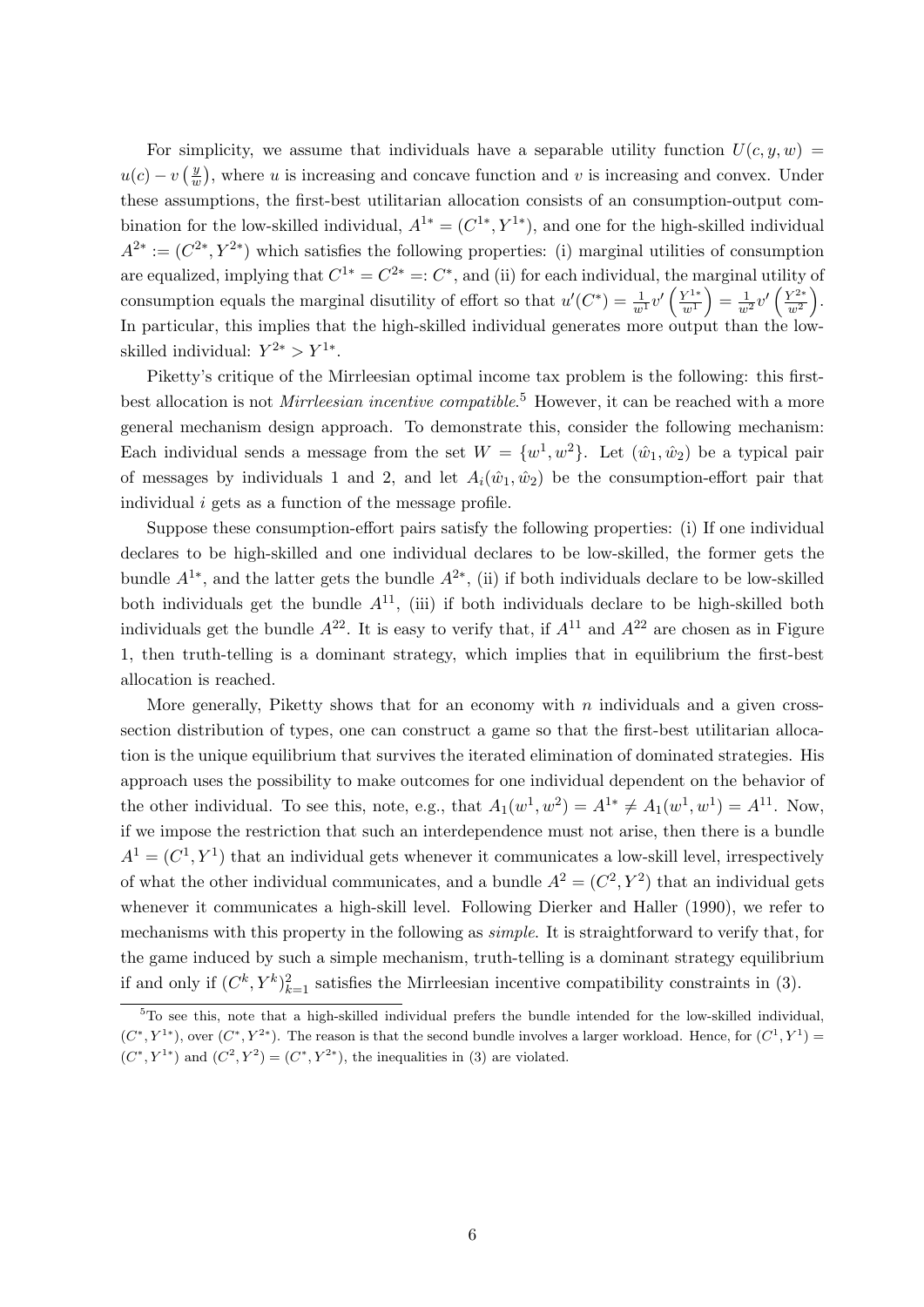

Figure 1. The indifference curve of a low-skilled/ high-skilled individual through the bundle  $A^{1*}$  is denoted  $I^{11*}/I^{21*}$ . The indifference curve of a high-skilled individual through  $A^{2*}$  is denoted by  $I_2^{22*}$ .

Piketty's result suggests that the Mirrleesian model of optimal income taxation lacks a theoretical foundation. Given that superior mechanism exist, it is ultimately unclear why, for the purposes of a normative analysis, attention should be restricted to simple mechanisms.

Our plan in the following is to look at this problem from a different angle. In particular, we introduce an alternative model of a finite economy. The essential difference to Piketty's model is the following: in Piketty's analysis, each individual is informationally small. Given that the cross-section distribution  $f$  is assumed to be known, if the mechanism designer has already gained access to the privately held information of  $n-1$  individuals about their productive abilities, he can infer the last individual's productivity level. By contrast, we will assume that the productivity level of any one individual  $i$  can not be inferred from information about the productivity levels of all other individuals.

With this model we can show that, with an arbitrary, finite number of  $n$  individuals, the optimal mechanism satisfying a feasibility condition and a Bayes-Nash incentive compatibility condition is equivalent to an optimal income tax in the Mirrlees-model. Our constraints are weaker than those imposed by Piketty. We use a weaker notion of incentive compatibility, and a requirement of budget balance in expectation rather than an ex post budget balance condition. This makes the observation that the optimal mechanism is equivalent to an optimal income tax even more striking.

## 5 A finite economy with independent private values

We study the environment in Section 2 under additional assumptions. First, we assume that the individuals' productivity levels are realizations of independent and identically distributed random variables with distribution  $f = (f^1, \ldots, f^k)$ ; i.e.,  $f^k$  is now interpreted as the probability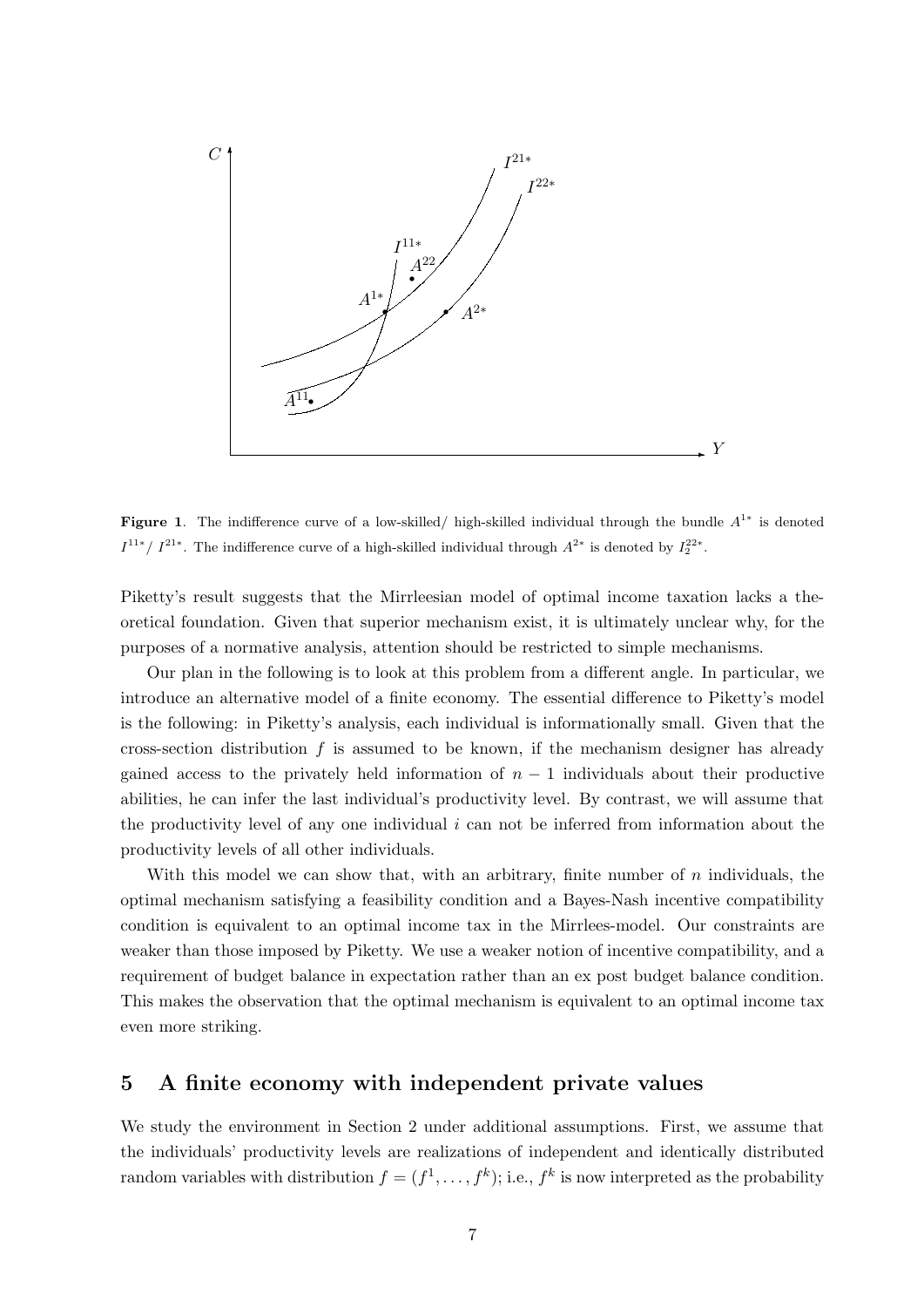of the event that  $w_i = w^k$ , for any one individual i. Second, we make the following assumptions about preferences:

#### Assumption 2 (Desirability of Redistribution)

- a) The utility function U is concave in y and satisfies  $U_y(c, y, w^l) > U_y(c, y, w^k)$  for  $l > k$ .
- b) Let  $l > k$ . Let  $(c^l, y^l) \in \mathbb{R}_+^2$  and  $(c^k, y^k) \in \mathbb{R}_+^2$  be such that

$$
c^l > c^k, \quad U_c(c^l, y^l, w^l) \ge -U_y(c^l, y^l, w^l) \quad and \quad U_c(c^k, y^k, w^k) = -U_y(c^k, y^k, w^k).
$$
  
Then,  $-U_y(c^l, y^l, w^l) < -U_y(c^k, y^k, w^k).$ 

#### Assumption 3 (Decreasing Risk Aversion)

Let  $\tilde{c}$ , and  $\tilde{y}$  be a pair of nondegenerate nonegative-valued random variables. Let  $l > k$ . For any  $\pi \in \mathbb{R}$ , let  $E[U(\tilde{c}, \tilde{y}, w^k)] = U(E[\tilde{c}] - \pi, E[\tilde{y}], w^k)$ . Then,  $\pi > 0$  and  $E[U(\tilde{c}, \tilde{y}, w^l)] \ge$  $U(E[\tilde{c}] - \pi, E[\tilde{y}], w^l).$ 

Assumption 2 describes situations in which it is desirable to change output requirements so that high-skilled individuals work more and low-skilled individuals work less.<sup>6</sup> Part a) states that if a high-skilled and a low-skilled individual are pooled so that they both consume the same and provide the same output, then utilitarian welfare goes up if output requirements are rearranged. Part b) extends this to first-best allocations with the property that high-skilled individuals consume more than low-skilled individuals, and to second-best allocation where the high-skilled individual's marginal disutility of output provision is even lower than with an undistorted first-best allocation.

Assumption 3 formalizes a concept of decreasing risk aversion, with risk premia measured in units of the consumption good.<sup>7</sup> The assumption says that, if an individual of some given skill level is indifferent between a lottery over consumption-output bundles and a deterministic consumption-output-bundle – in which the output component is equal to the expected level of output under the lottery –, then an individual with a high-skill level will not prefer the deterministic bundle over the lottery.

Hellwig (2007b) shows that these two assumptions have the following implications. First, for the Mirrleesian income tax problem defined in Section 3, one may without loss of generality limit attention to a subset of the Mirrleesian incentive compatibility constraints, namely to the Mirrleesian *downward* incentive compatibility constraints: for every pair k and every  $h < k$ ,

$$
u(C^k, Y^k, w^k) \ge u(C^h, Y^h, w^k).
$$
\n(4)

A solution of the relaxed Mirrleesian problem which takes only these constraints into account satisfies the neglected upward incentive compatibility constraints automatically. Second, the

 ${}^{6}$  For a more extensive discussion of this assumption and its relation to alternative assumptions that have been made in the literature on optimal income taxation, see Hellwig (2007a).

<sup>7</sup>See Hellwig (2007b) for more details.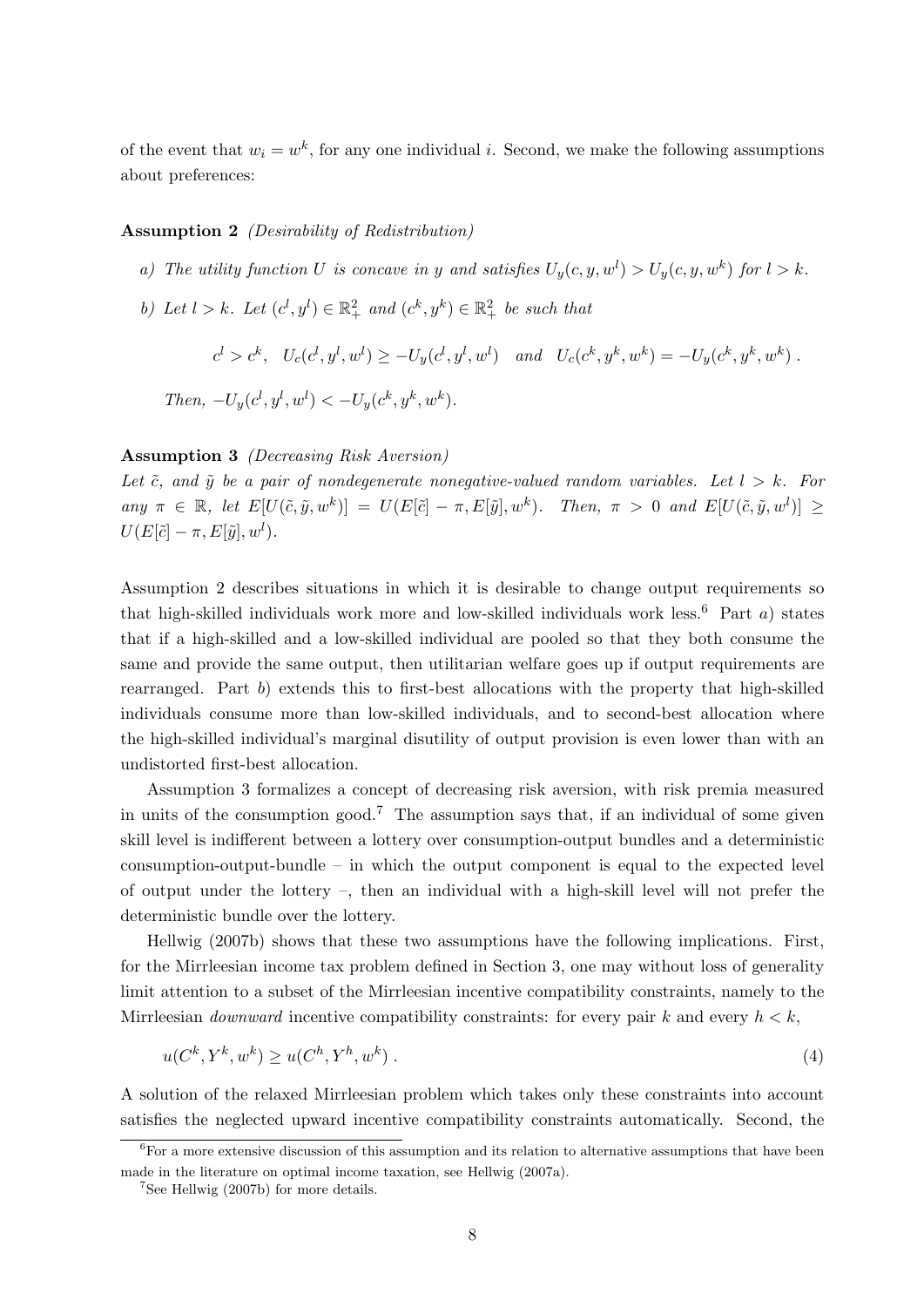option to assign stochastic rather than deterministic consumption-output-bundles to individuals, does not yield a higher level of utilitarian welfare and will hence not be used.

#### 5.1 The mechanism design problem

Our main result will be that the optimal Mirrleesian income tax solves a mechanism design problem with no a priori restrictions on the set of admissible mechanisms. Before we can state this result, we first need to define this mechanism design problem.

We appeal to the revelation principle and limit attention to direct mechanisms that possess truth-telling equilibria. We use Bayes-Nash equilibrium as the solution concept. Let  $w =$  $(w_1, \ldots, w_n)$  be a profile of productivity levels. A direct mechanism specifies a pair of outcome functions  $c_i : w \mapsto c_i(w)$  and  $y_i : w \mapsto y_i(w)$ , for each individual  $i \in I$ . Truth-telling is a Bayes-Nash equilibrium provided that the following *Bayes-Nash incentive compatibility constraints* are satisfied: For each  $i$ , for each  $k$  and for each  $l$ ,

$$
E_{w_{-i}}[U(c_i(w_{-i}, w^k), y_i(w_{-i}, w^k), w^k)] \ge E_{w_{-i}}[U(c_i(w_{-i}, w^l), y_i(w_{-i}, w^l), w^k)].
$$
\n(5)

A mechanism is said to be feasible if the expected budget surplus is non-negative,

$$
E_w \left[ \sum_{i=1}^n (y_i(w) - c_i(w)) \right] \ge 0 \ . \tag{6}
$$

This budget condition is weaker than one requiring budget balance in an ex post sense, so that, for every  $w, \sum_{i=1}^{n} (y_i(w) - c_i(w)) \geq 0$ . However, we will show below (see Section 5.4), that, under an optimal mechanism, the probability of the event  $\sum_{i=1}^{n}(y_i(w) - c_i(w)) \neq 0$  converges to zero, as  $n \to \infty$ .

The mechanism design problem is to choose the functions  $(c_i)_{i=1}^n$  and  $(y_i)_{i=1}^n$  in order to maximize expected utilitarian welfare,  $ES := E_w \left[ \sum_{i=1}^n U(c_i(w), y_i(w), w_i) \right]$ , subject to the constraints in  $(5)$  and  $(6)$ .

#### 5.2 The main result

#### Proposition 1

i) The optimal mechanism is a simple mechanism. Let  $(c_i^*)_{i=1}^n$  and  $(y_i^*)_{i=1}^n$  be the solution to the mechanism design problem in Section 5.1. Then, for every  $k \in \{1, \ldots, m\}$ , there exists  $(C^{k*}, Y^{k*}) \in \mathbb{R}_+^2$  so that, for every i,  $w_i = w^k$  implies that

$$
(c^{i*}(w_{-i}, w^k), y^{i*}(w_{-i}, w^k)) = (C^{k*}, Y^{k*}),
$$

for every  $w_{-i} \in W^{n-1}$ .

ii) The optimal mechanism is an optimal income tax. The collection  $(C^{k*}, Y^{k*})_{k=1}^m$ solves the Mirrleesian income tax problem in Section 3.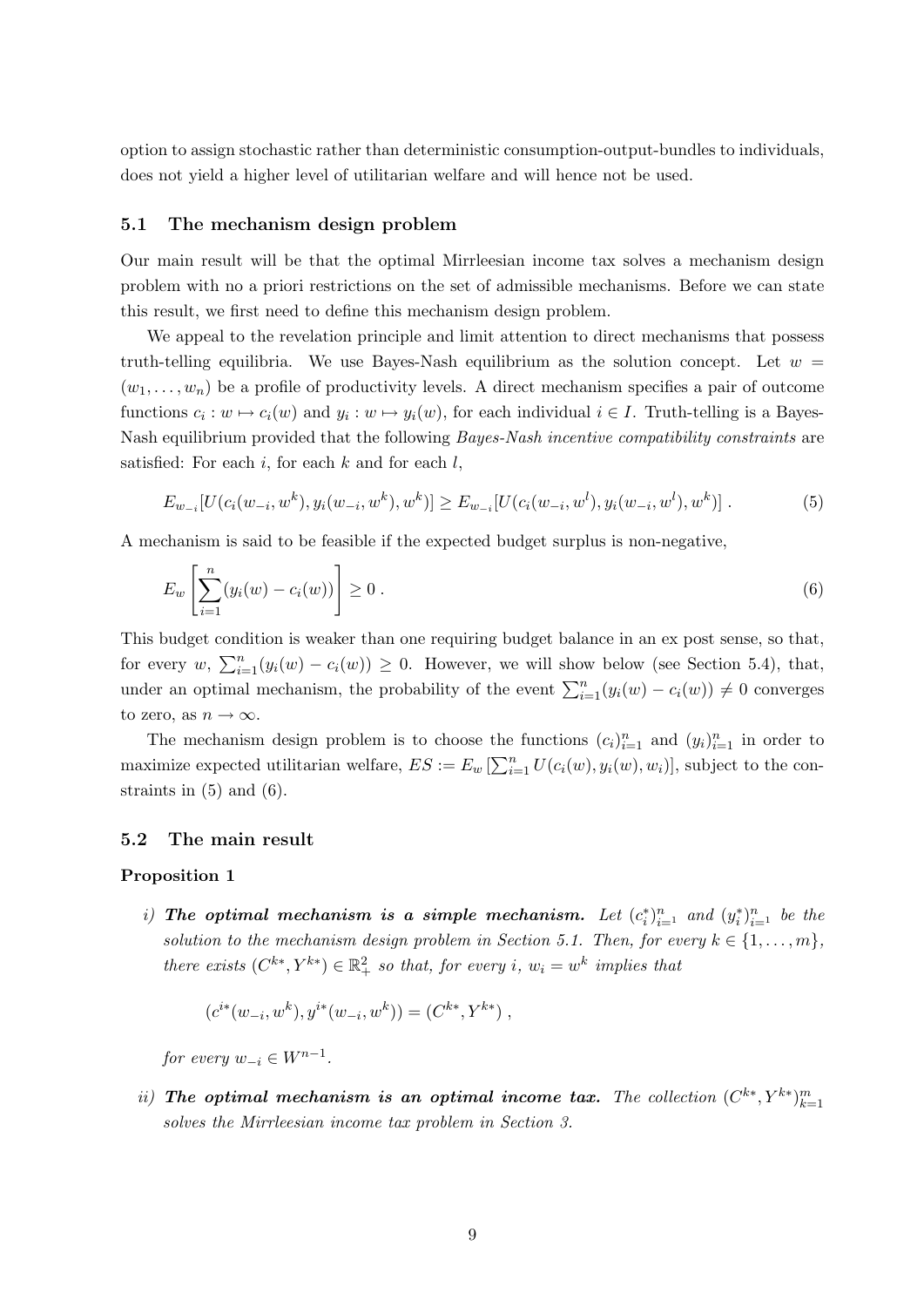The proof of the main result builds on the proof in Hellwig (2007b) that random income tax schedules cannot outperform deterministic ones. More specifically, we first focus on a relaxed mechanism design problem where, for each individual  $i$ , only *downward* Bayes-Nash incentive compatibility constraints are imposed. Given that these are the only incentive constraints that are taken into account, we show that non-simple mechanisms cannot outperform simple mechanisms.

The key step in the proof of this statement is the following. Any individual  $i$  is willing to pay a risk premium for being insured against the fluctuations in  $w_{-i}$ . Hence, if we start from an non-simple mechanism that is downward Bayes-Nash incentive compatible and replace it by a simple mechanism so that every individual's expected output level remains the same and every individuals' expected utility level remains the same, we can reduce expected consumption levels and create a surplus in the feasibility constraint (6). Moreover, because of decreasing risk aversion, type  $w^{l}$  of individual i considers the consumption-output-combination for type  $w<sup>k</sup>$  under the new, simple mechanism to be less attractive than under the old, non-simple mechanism. Hence, the newly constructed simple mechanism is also downward Bayes-Nash incentive compatible.

This implies that, as long as we limit attention to downward incentive constraints, focussing on simple mechanisms involves no further loss of generality. Given that with simple mechanisms outcomes for different individuals are linked only via the budget constraint and that simple mechanisms are equivalent to income tax schedules, the relaxed mechanism design problem can now be decomposed into a number of subproblems: first, there is a separate subproblem for each individual *i*: choose a simple mechanism  $(C_i^k, Y_i^k)_{k=1}^m$  that satisfies the downward *Mirrleesian* incentive constraints and yields an expected tax revenue of  $\sum_{k=1}^{n} f^{k}(Y_{i}^{k} - C_{i}^{k}) = T_{i}$ . Second, choose the expected tax payments of different individuals  $(T_i)_{i=1}^n$  in a welfare-maximizing way, subject to the constraint that  $\sum_{i=1}^{n} T_i \geq 0$ .

An individual's subproblem is in fact a relaxed Mirrleesian income tax problem with a revenue requirement of  $T_i$ . It follows from the analysis of the relaxed Mirrleesian income tax problem in Hellwig (2007b) that the solution to each individual's subproblem is also upward incentive compatible. This proves that the optimal simple mechanism that is downward incentive compatible, is also upward incentive compatible, and therefore is a solution to the "full" mechanism design problem.

The last step in the proof is to verify that the optimal simple mechanism is in fact symmetric or anonymous. A utilitarian mechanism designer chooses the revenue requirements of different individuals so that the marginal impact on expected utility levels is equalized. Assumption 1 implies that this is achieved only if each individual faces the same revenue requirement.

#### 5.3 Robustness and Dominant Strategies

The optimal mechanism satisfies the Bayes-Nash incentive compatibility constraints. However, the fact that the optimal mechanism is a simple mechanism implies that it also satisfies the more demanding ex post incentive compatibility constraints: For each i, for each k, for each  $l$ ,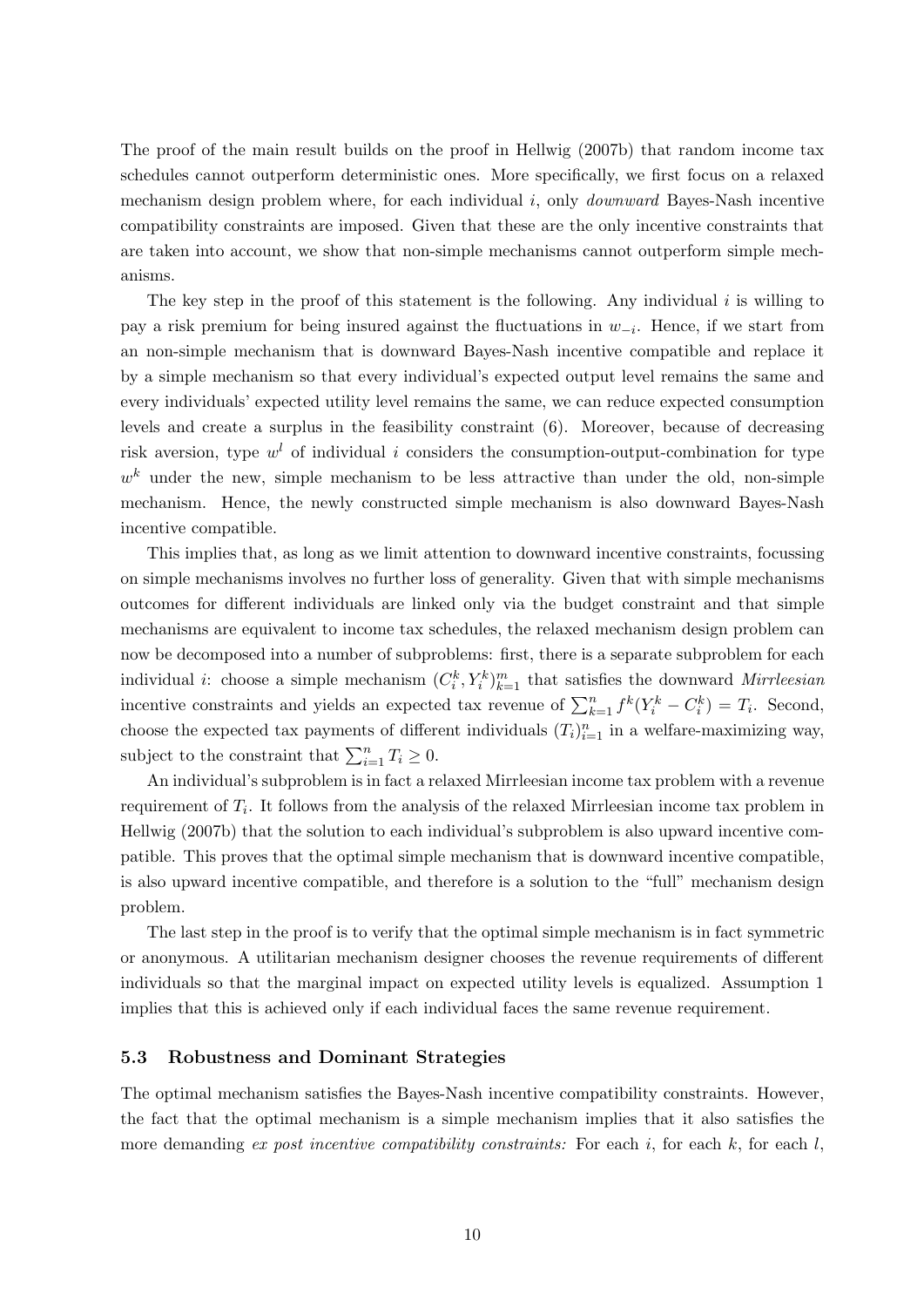and for each  $w_{-i}$ ,

$$
U(c_i(w_{-i}, w^k), y_i(w_{-i}, w^k), w^k) \ge U(c_i(w_{-i}, w^l), y_i(w_{-i}, w^l), w^k).
$$
\n<sup>(7)</sup>

These constraints can be interpreted as follows: suppose that individual i has learned what the types of the other individuals are. Then, whatever these types are, individual  $i$ 's best response still is to communicate the own type truthfully to the mechanism designer. Put differently, from an ex post perspective where the individuals'private information has become public, no type of individual i regrets to have revealed himself to the mechanism designer.

A simple mechanism trivially satisfies these constraints, because the outcome for individual  $i$  is the same irrespectively of what the types of other individuals are. In fact, this implies that truth-telling is a dominant strategy. Consequently, the results of our analysis would remain unaffected if, for the mechanism design problem in Section 5.1, we replaced the Bayes-Nash incentive constraints by the more demanding incentive constraints in (7).

It has been shown by Ledyard (1978) and Bergemann and Morris (2005) that ex post incentive compatibility is a necessary and sufficient condition for the robust implementability of an allocation rule, or social choice function. Robustness here refers to the specification of the individuals' probabilistic beliefs about the environment; that is, an outcome is robustly implementable if we can implement it whatever the probabilistic beliefs of individuals look like. We chose a particular specification of beliefs, namely the one which is implied by a common prior according to which the types of different individuals are independent and identically distributed random variables. The observation that the optimal mechanism is ex post incentive compatible implies that these assumptions can be substantially weakened. In fact, every possible specification of the individuals' beliefs would give rise to the same result, provided that the mechanism designer's beliefs remain unaltered.

#### 5.4 A large economy

Our main result in Proposition 1 shows that, for an economy with an arbitrary, but finite number of individuals, the optimal mechanism is equivalent to an optimal Mirrleesian income tax. This result is based on the interpretation of  $f$  as a probability distribution from which the individuals' types are drawn. This implies, in particular, that the budget constraint in the Mirrleesian model is interpreted as a constraint which requires that the budget is balanced in expectation, but not necessarily for each possible type profile. The following Proposition uses the law of large numbers in order to show that, in a large economy, we can interpret  $f$  also as the the empirical cross-section distribution of types in the economy as a whole.

**Proposition 2** Let  $P^n(x)$  be the probability of an event x in an economy with n individuals. Let  $\mu_n^k(w) = \frac{\#\{i|w_i = w^k\}}{n}$ . For every  $\varepsilon > 0$ , and every  $\delta > 0$ , there exists N so that  $n > N$  implies

$$
P^{n}(|\mu_n^1(w) - f^1| < \varepsilon, |\mu_n^2(w) - f^2| < \varepsilon, \ldots, |\mu_n^m(w) - f^m| < \varepsilon) \le \delta.
$$

An immediate implication of this Proposition is that, in an arbitrarily large, finite economy, ex post budget balance holds almost surely. This is stated formally in the following Corollary.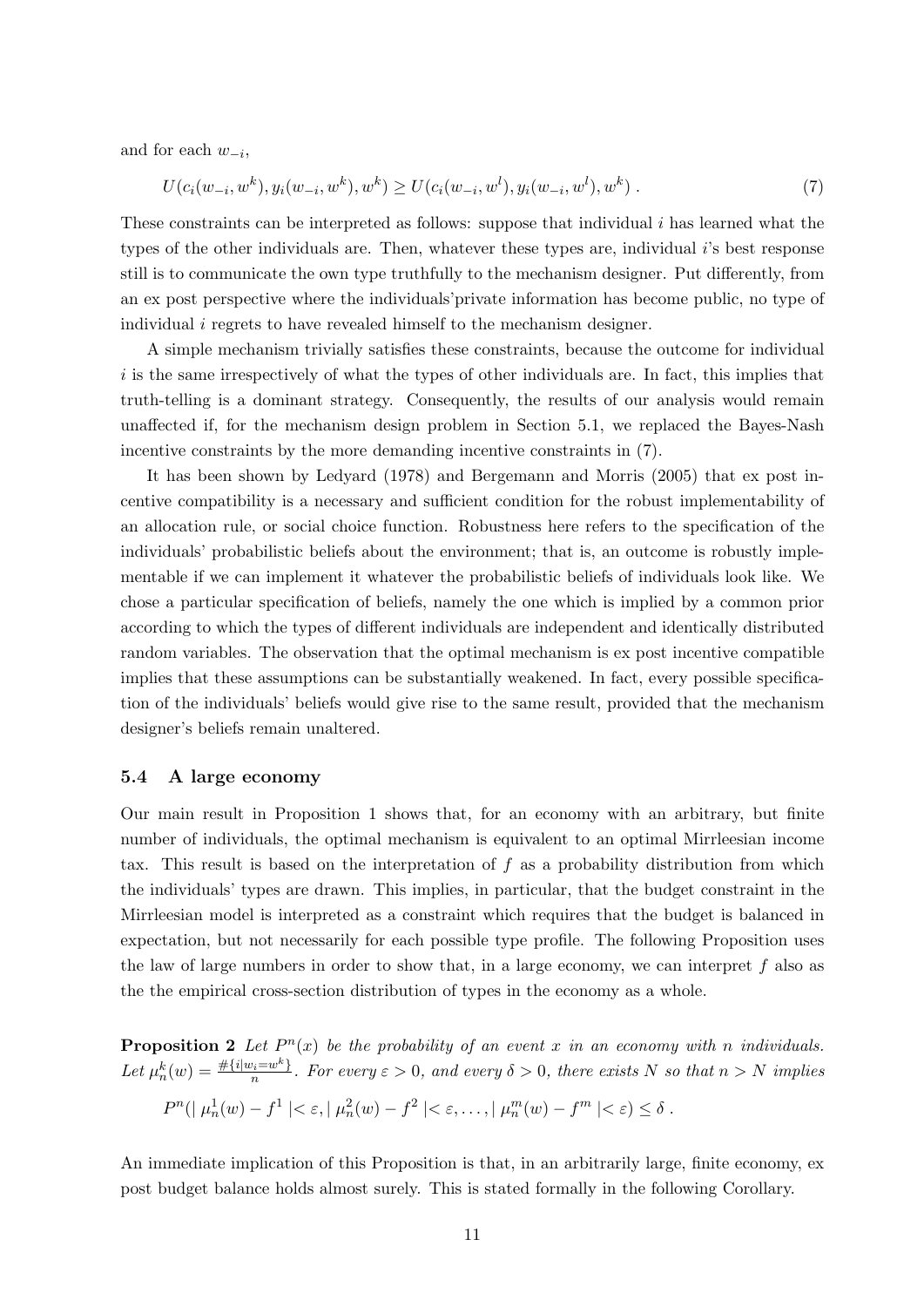**Corollary 1** Let  $P^{n}(IM(\varepsilon))$  be the probability that there is an imbalance larger than  $\varepsilon$ ,

$$
P^{n}(IM(\varepsilon)) := P^{n}(|\sum_{k=1}^{m} \mu_{n}^{k}(w)(C^{k*} - Y^{k*})| > \varepsilon)
$$
  
= 
$$
P^{n}(|\sum_{k=1}^{m} \mu_{n}^{k}(w)(C^{k*} - Y^{k*}) - \sum_{k=1}^{m} f^{k}(C^{k*} - Y^{k*})| > \varepsilon).
$$

Proposition 2 implies that, for every  $\varepsilon > 0$ ,  $\lim_{n \to \infty} P^{n}(IM(\varepsilon)) = 0$ .

## 6 Concluding Remarks

In this paper, we have provided a rationale for the use of simple mechanisms in problems of social insurance, or redistributive income taxation. Simple mechanisms separate the provision of working incentives to any one individual from the provision of working incentives to other individuals. The main result of the paper shows that, under an assumption of decreasing risk aversion, the optimal mechanism is a simple mechanism. Moreover, the optimal simple mechanism is equivalent to an optimal income tax in the Mirrleesian model of income taxation.

Versions of this result are likely to carry over to other allocation problems. We illustrate this by means of two examples. First, consider a monopolistic firm who sells a private good to  $n$  consumers with private information on their willingness to pay. With a general mechanism design approach it is possible to make the quantity sold to and the price paid by a consumer  $i$ dependent on the willingness to pay of some other consumer  $j$ . A straightforward adaptation of the arguments in this paper show that if (i) the firm has a constant returns to scale technology and, (ii) agents with a low willingness to pay are not more risk-loving than agents with a high willingness to pay, then this option will not be attractive for a profit-maximizing firm. Instead, the firm will use a simple pricing mechanisms.

Second, consider an organization with n risk-averse agents/ employees and one risk-neutral principal/ employer. For each agent, the principal observes a performance measure which is a noisy signal of the agent's effort. The question now is whether the wage contract of agent  $i$ should be simple in the sense that the wage paid to  $i$  depends only on  $i$ 's performance, or whether there is a role for non-simple wage contracts that make the payment to  $i$  also dependent on  $j$ 's performance. Our analysis suggests that, if (i) the signals of different agents are stochastically independent, and (ii) agents with bad outcomes are not more risk-loving than agents with good outcomes, than the use of simple wage contracts will be optimal.

## References

Bassetto, M. and Phelan, C. (2008). Tax riots. Review of Economic Studies, 75:649–669.

Bergemann, D. and Morris, S. (2005). Robust mechanism design. Econometrica, 73:1771–1813.

- Bierbrauer, F. and Boyer, P. (2010). The Pareto-frontier in a simple Mirrleesian model of income taxation. Mimeo, Max Planck Institute for Research on Collective Goods.
- Dierker, E. and Haller, H. (1990). Tax systems and direct mechanisms in large finite economies. Journal of Economics, 52:99–116.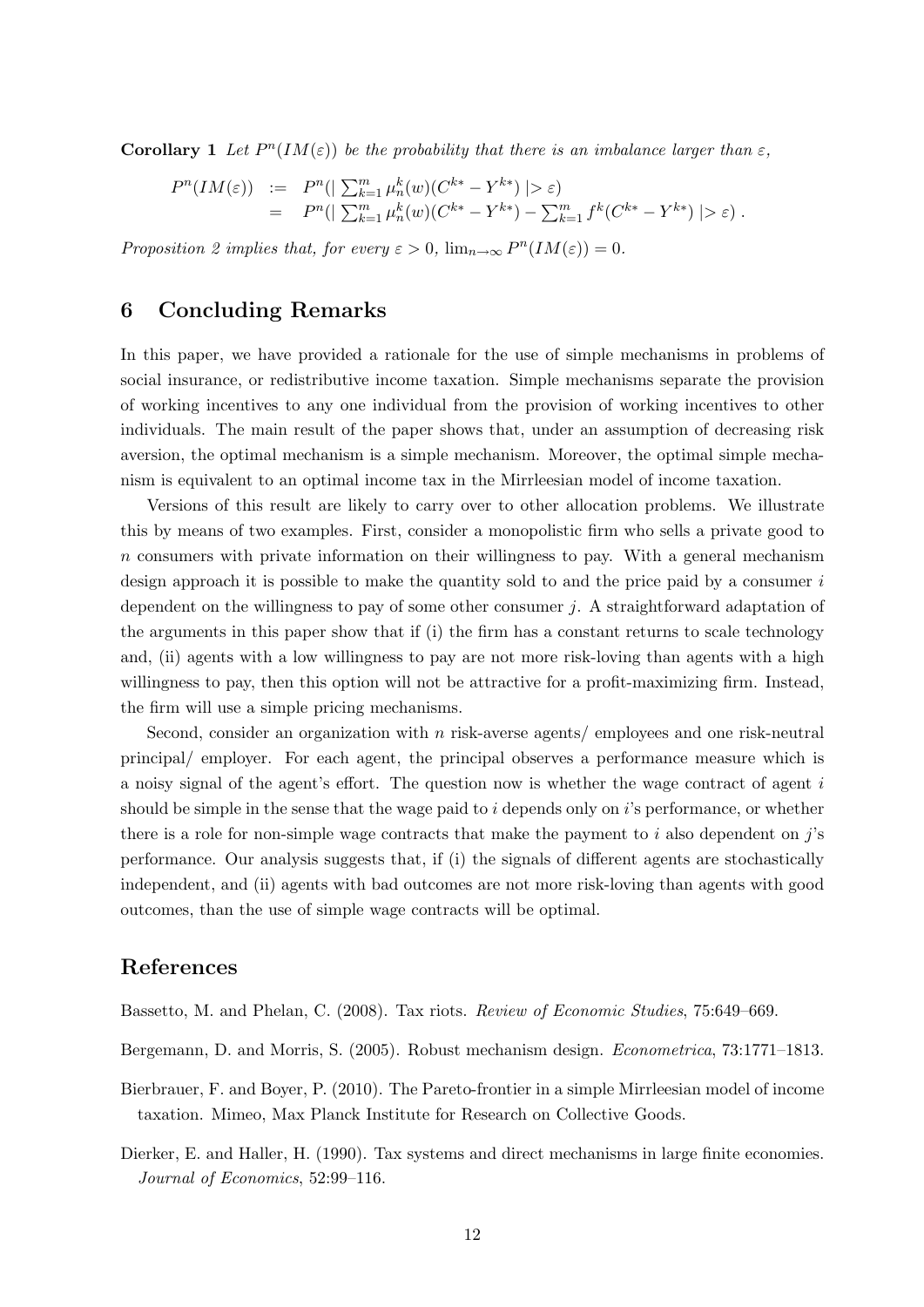- Golosov, M., Kocherlakota, N., and Tsyvinski, A. (2003). Optimal indirect and capital taxation. Review of Economic Studies, 70:569–587.
- Guesnerie, R. (1995). A Contribution to the Pure Theory of Taxation. Cambridge University Press.
- Hamilton, J. and Slutsky, S. (2007). Optimal nonlinear income taxation with a finite population. Journal of Economic Theory, 132:548–556.
- Hammond, P. (1979). Straightforward individual incentive compatibility in large economies. Review of Economic Studies, 46:263–282.
- Hellwig, M. (2007a). A contribution to the theory of optimal utilitarian income taxation. Journal of Public Economics, 91:1449–1477.
- Hellwig, M. (2007b). The undesirability of randomized income taxation under decreasing risk aversion. Journal of Public Economics, 91:791–816.
- Kocherlakota, N. (2005). Zero expected wealth taxes: A Mirrlees approach to dynamic optimal taxation. Econometrica, 73:1587–1621.
- Kocherlakota, N. and Phelan, C. (2009). On the robustness of laissez-faire. Journal of Economic Theory, forthcoming.
- Ledyard, J. (1978). Incentive compatibility and incomplete information. Journal of Economic Theory, 18:171–189.
- Piketty, T. (1993). Implementation of first-best allocations via generalized tax schedules. Journal of Economic Theory, 61:23–41.

## A Appendix

#### A.1 Proof of Proposition 1

Step 1: The relaxed mechanism design problem. Instead of looking at directly at the mechanism design problem in Section 5.1, we first study a relaxed mechanism design problem that takes only local downward incentive compatibility constraints into account. More precisely, we consider the problem of choosing  $(c_i)_{i=1}^n$  and  $(y_i)_{i=1}^n$  in order to maximize ES subject to the feasibility constraint in (6) and the following subset of all Bayes-Nash incentive compatibility constraints: For all i, all  $k > 1$ , and all  $h < k$ ,

$$
E_{w_{-i}}[U(c_i(w_{-i}, w^k), y_i(w_{-i}, w^k), w^k)] \ge E_{w_{-i}}[U(c_i(w_{-i}, w^h), y_i(w_{-i}, w^h), w^k)].
$$

**Lemma 1** Let  $(c_i, y_i)_{i=1}^n$  be a feasible and locally downward incentive compatible mechanism. Suppose there is i,  $w^k$ ,  $w_{-i}$  and  $w'_{-i}$  so that

$$
(c_i(w_{-i}, w^k), y_i(w_{-i}, w^k)) \neq (c_i(w'_{-i}, w^k), y_i(w'_{-i}, w^k)) .
$$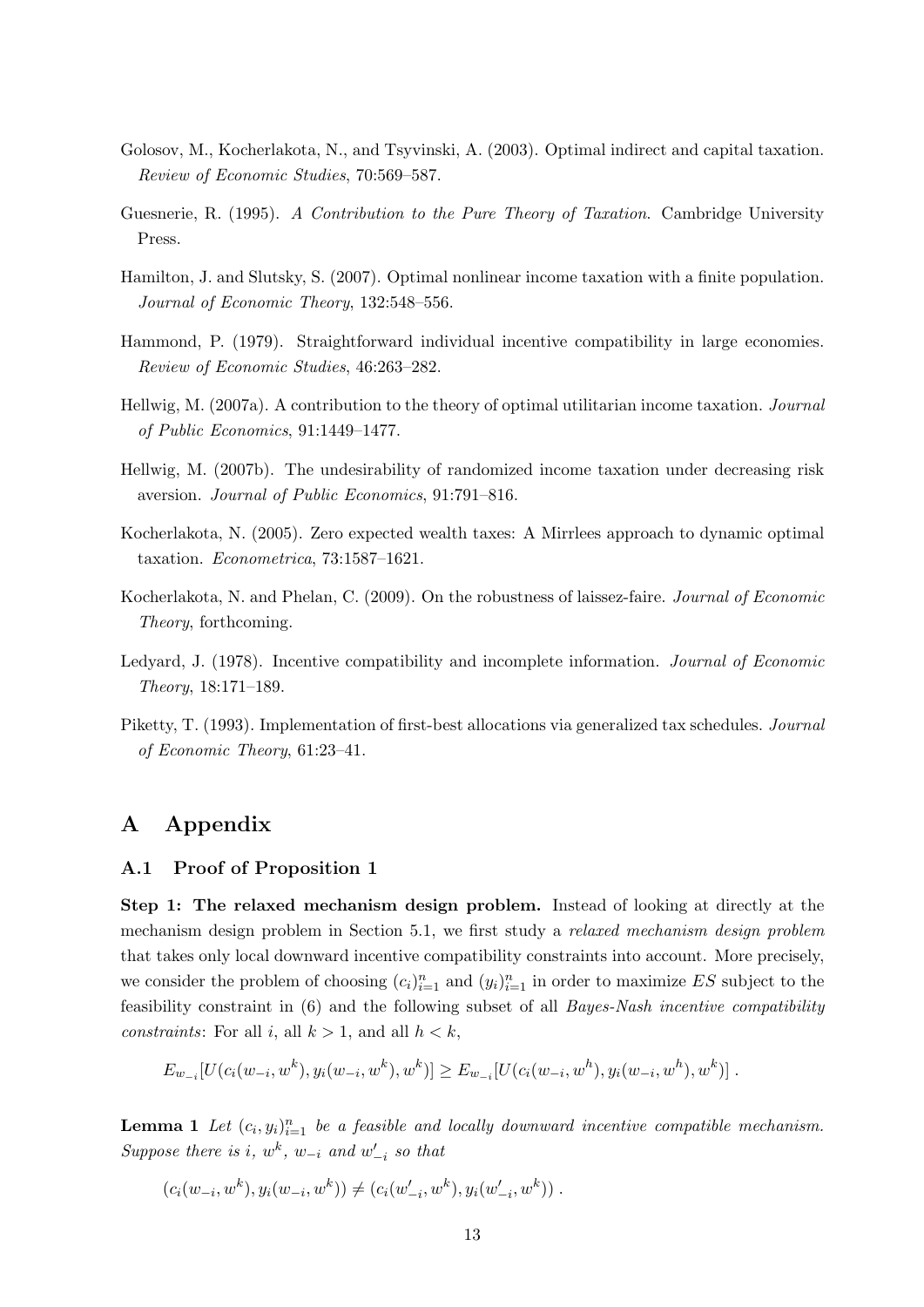Then, there exists a collection of simple mechanisms  $(C, Y) := (C_i, Y_i)_{i=1}^n$ , where  $(C_i, Y_i)$  $(C_i^k, Y_i^k)_{k=1}^m$ , that satisfies the following properties:

i) The simple mechanisms are payoff equivalent: For all  $i$  and  $k$ ,

$$
U(C_i^k, Y_i^k, w^k) = E_{w_{-i}}[U(c_i(w_{-i}, w^k), y_i(w_{-i}, w^k), w^k)].
$$

ii) The simple mechanisms are locally downward incentive compatible: For all i,  $k > 1$ , and  $h < k$ ,

$$
U(C_i^k, Y_i^k, w^k) \ge U(C_i^h, Y_i^h, w^k) .
$$

iii) The simple mechanisms require less resources,

$$
\sum_{i=1}^{n} \sum_{k=1}^{m} f^{k}(Y_{i}^{k} - C_{i}^{k}) < E\left[\sum_{i=1}^{n} y_{i}(w) - c_{i}(w)\right].
$$

**Proof** As a first step, we only adjust the mechanism for individual i, leaving  $(c_j, y_j)$  unaffected for  $j \neq i$ . Suppose there is a type  $w^k$  of individual i and a pair  $w_{-i}$  and  $w'_{-i}$  so that

$$
(c_i(w_{-i}, w^k), y_i(w_{-i}, w^k)) \neq (c_i(w'_{-i}, w^k), y_i(w'_{-i}, w^k))
$$
.

Define  $Y_i^k$  by the equation  $Y_i^k := E_{w_{-i}}[y_i(w_{-i}, w^k)]$ , and define  $C_i^k$  by the equation

$$
U(C_i^k, Y_i^k, w^k) = E_{w_{-i}}[U(c_i(w_{-i}, w^k), y_i(w_{-i}, w^k), w^k)].
$$
\n(8)

Construct a new mechanism  $(\bar{c}_i, \bar{y}_i)$  for individual i so that,  $\bar{c}_i(w) = C_i^k$  and  $\bar{y}_i(w) = Y_j^k$ , whenever  $w_i = w^k$ . Whenever  $w_i \neq w^k$ , let  $\bar{c}_i(w) = c_i(w)$  and  $\bar{y}_i(w) = y_i(w)$ . By construction, the new mechanism satisfies payoff equivalence. Because of decreasing risk aversion it also satisfies local downward incentive compatibility: Equation (8) in conjunction with the assumption of decreasing risk aversion implies that,

$$
U(C_i^k, Y_i^k, w^l) \le E_{w_{-i}}[u(c_i(w_{-i}, w^k), y_i(w_{-i}, w^k), w^l)],
$$
\n(9)

for all  $l > k$ . Moreover, by local downward incentive compatibility of  $(c_i, y_i)$ 

$$
E_{w_{-i}}[U(c_i(w_{-i}, w^k), y_i(w_{-i}, w^k), w^l)] \le E_{w_{-i}}[U(c_i(w_{-i}, w^l), y_i(w_{-i}, w^l), w^l)].
$$
\n(10)

Consequently, the new allocation is also locally downward incentive compatible. Finally, decreasing risk aversion implies that  $C_i^k < E_{w_{-i}}[c_i(w_{-i}, w^k)]$ .

We can repeat this argument for every possible type of individual  $i$ . This yields a simple mechanism  $(C_i, Y_i) = (C_i^k, Y_i^k)_{k=1}^m$  satisfying payoff equivalence, downward incentive compatibility,  $Y_i^k = E_{w_{-i}}[y_i(w_{-i}, w^k)]$ , for all k and  $C_i^k \le E_{w_{-i}}[c_i(w_{-i}, w^k)]$ , for all k, with a strict inequality for some k. Hence,  $\sum_{k=1}^{m} f^k [Y_i^k - C_i^k] < E_w[y_i(w) - c_i(w)]$ .

Finally, to establish the Lemma, we repeat these arguments for all individuals.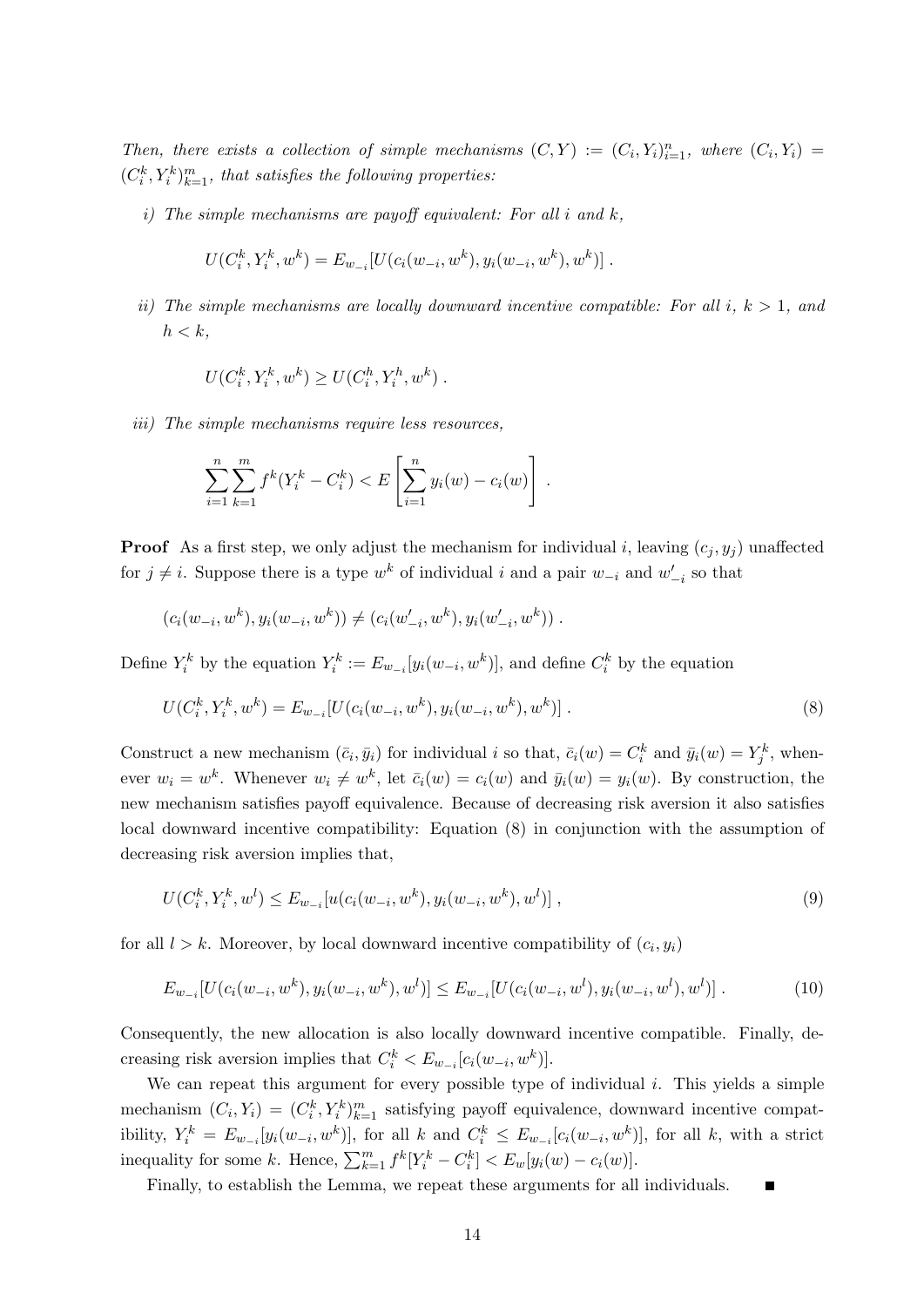The proof of Lemma 1 is an adaptation of the proof of Lemma 5.2 in Hellwig (2007b) to the given setup. It implies that for the analysis of the relaxed mechanism design problem we may focus without loss of generality on simple mechanism. We therefore define the following relaxed simple mechanism design problem: choose a collection of simple mechanisms  $(C_i, Y_i)_{i=1}^n$ , where  $(C_i, Y_i) = (C_i^k, Y_i^k)_{k=1}^m$ , in order to maximize

$$
ES = \sum_{i=1}^{n} \sum_{k=1}^{m} f^{k} U(C_{i}^{k}, Y_{i}^{k}, w^{k})
$$

subject to the downward incentive compatibility constraints, for all  $i, k > 1$  and  $h < k$ ,

$$
U(C_i^k, Y_i^k, w^k) \ge U(C_i^h, Y_i^h, w^k) \tag{11}
$$

and the feasibility constraint,

$$
\sum_{i=1}^{n} \sum_{k=1}^{m} f^{k} (Y_{i}^{k} - C_{i}^{k}) \ge 0.
$$
\n(12)

The solution to this problem will henceforth be denoted by  $(C_i^s, Y_i^s)_{i=1}^n$ .

An interdependence of the simple mechanisms for two individuals  $i$  and  $j$  arises only via the feasibility constraint. For each individual  $i$ , it must therefore be true that the simple mechanism  $(C_i^s, Y_i^s) = (C_i^{ks}, Y_i^{ks})_{k=1}^m$  solves the following problem: Maximize

$$
\sum_{k=1}^m f^k U(C_i^k, Y_i^k, w^k)
$$

subject to the downward incentive constraints in (11) and the constraint that

$$
\sum_{k=1}^{m} f^{k}(Y_{i}^{k} - C_{i}^{k}) \geq T_{i} , \qquad (13)
$$

where  $T_i := \sum_{k=1}^m f^k(Y_i^{ks} - C_i^{ks})$  is the expected payment of individual *i*. We refer to this problem in the following as individual i's relaxed simple mechanism design problem. We denote the expected utility level of individual i that results from a solution to this problem by  $V_i(T_i)$ .

Individual i's relaxed simple mechanism design problem is equivalent to the "deterministic relaxed income tax problem" studied in Hellwig (2007b). It is shown in Hellwig (2007b) that, at a solution to i's problem, the constraint (13) holds as an equality. Any slack in this budget constraint could be used to increase individual i's expected utility in an incentive compatible way. This observation also implies that the budget constraint  $(12)$  for the *relaxed simple mechanism* design problem holds as an equality. Otherwise, it was possible to reduce the expected payment of some individual i, and use the additional resources to make this individual better off.

These observations imply that we can characterize the solution to the relaxed simple mechanism design problem via the following two stage procedure: *first*, we solve for each individual i the corresponding simple relaxed mechanism design problem, treating the expected transfer payments  $(T_i)_{i=1}^n$  as given parameters. Second, we solve the transfer problem, i.e., we choose  $(T_i)_{i=1}^n$  in order to maximize  $\sum_{i=1}^n V_i(T_i)$  subject to  $\sum_{i=1}^n T_i = 0$ .